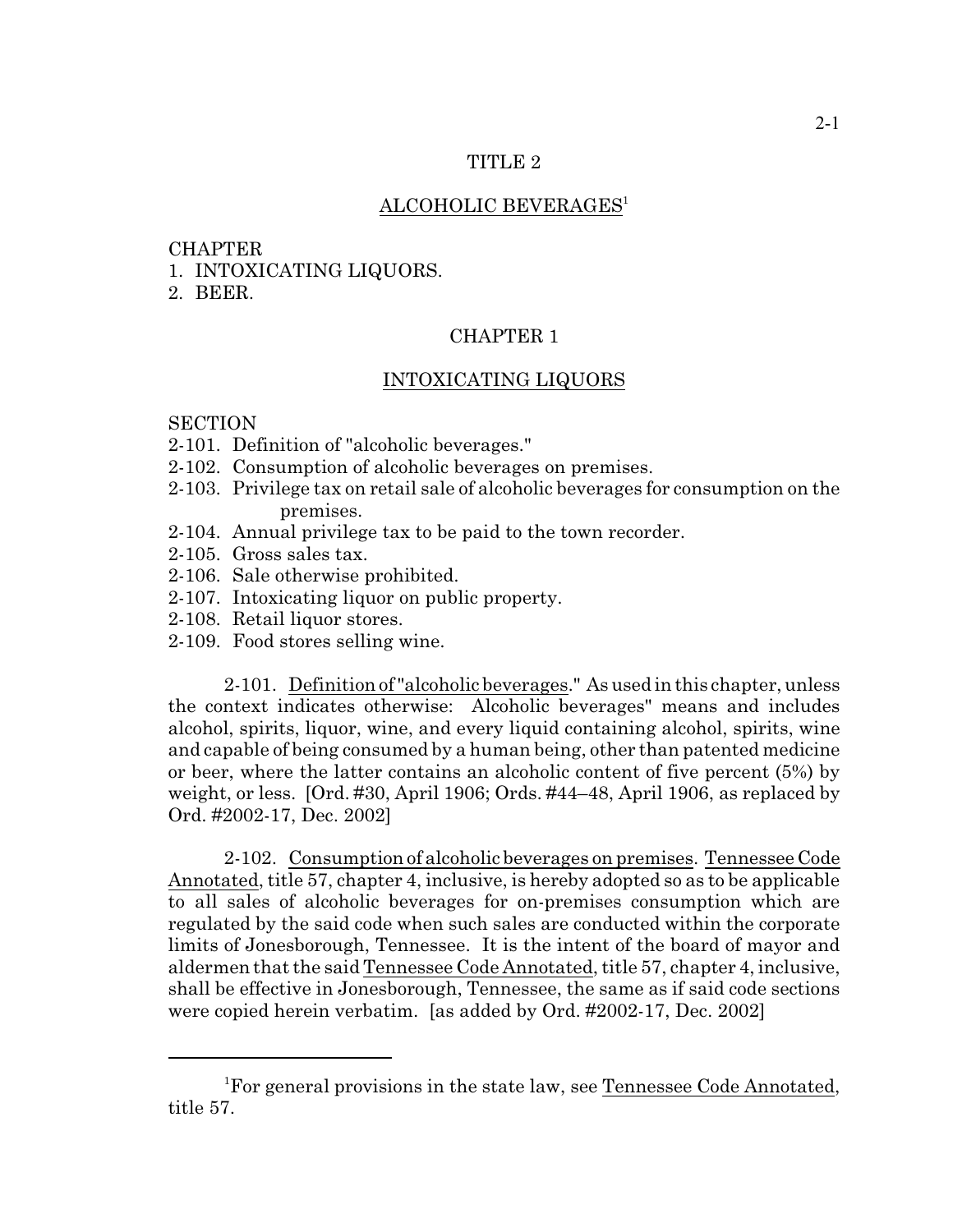2-2

2-103. Privilege tax on retail sale of alcoholic beverages for consumption on the premises. Pursuant to the authority contained in Tennessee Code Annotated, § 57-4-301, there is hereby levied a privilege tax (in the same amounts levied by Tennessee Code Annotated, title 57, chapter 4, section 301, for the Town of Jonesborough General Fund to be paid annually as provided in this chapter) upon any person, firm, corporation, joint stock company, syndicate, or association engaging in the business of selling at retail in the Town of Jonesborough alcoholic beverages for consumption on the premises where sold. [as added by Ord. #2002-17, Dec. 2002]

2-104. Annual privilege tax to be paid to the town recorder. Any person, firm, corporation, joint stock company, syndicate or association exercising the privilege of selling alcoholic beverages for consumption on the premises in the Town of Jonesborough shall remit annually to the town recorder the appropriate tax described in § 2-103. Such payment shall be remitted not less than thirty (30) days following the end of each twelve (12) month period from the original date of the license. Upon the transfer of ownership of such business or the discontinuance of such business, said tax shall be filed within thirty (30) days following each event. Any person, firm, corporation, joint stock company, syndicate, or association failing to make payment of the appropriate tax when due shall be subject to the penalty provided by law. [as added by Ord. #2002-17, Dec. 2002]

2-105. Gross sales tax. It shall be the responsibility of the town recorder to ensure that the town receives its share of the fifteen percent (15%) tax levied on the gross sales of alcoholic beverages sold at retail for consumption on premises and collected by the commissioner of the alcoholic beverage commission under Tennessee Code Annotated, § 57-4-301(c), and distributed to the state and its political subdivisions under Tennessee Code Annotated, § 57-4-306. [as added by Ord. #2002-17, Dec. 2002]

2-106. Sale otherwise prohibited. Except as authorized by applicable laws, the provisions of this title and/or other ordinances, it shall be unlawful for any person to manufacture, receive, possess, store, transport, sell, furnish, or solicit orders for any intoxicating liquor within the Town of Jonesborough. "Intoxicating liquor" shall be defined to include whiskey, wine, "home brew," "moonshine," and all other intoxicating, spiritous, vinous, or malt liquors and beer which contain more than five percent (5%) of alcohol by weight. [as added by Ord. #2002-17, Dec. 2002]

2-107. Intoxicating liquor on public property. That it shall be unlawful for any person to drink or consume, or have an opened container of beer or intoxicating liquor in or upon any public street, alley, avenue, highway, sidewalk, public park, public school ground, or other public place, with the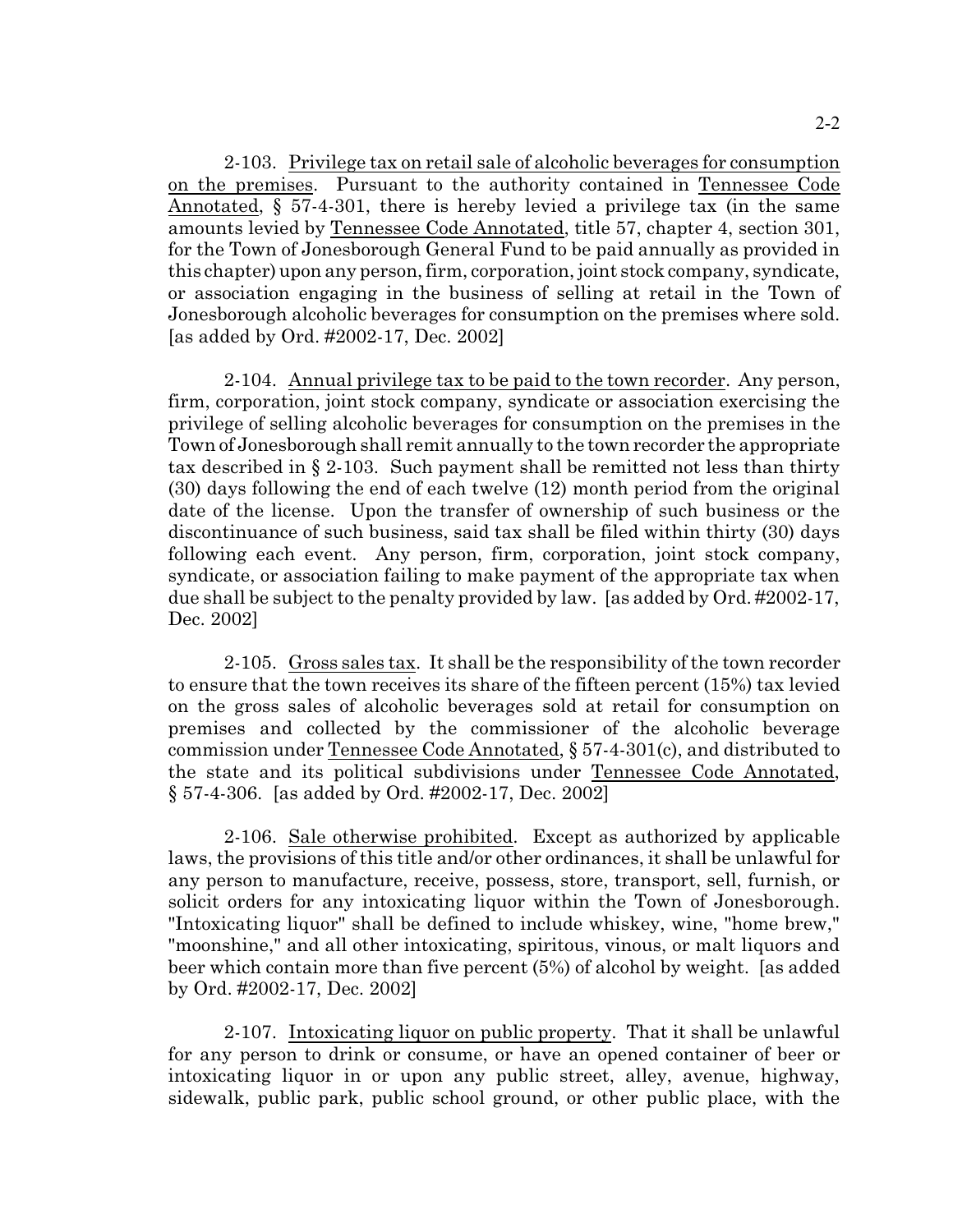exception of restaurants permitted by the state alcoholic beverage commission for the sale of alcoholic beverages that also obtain and have a current outdoor use area permit from the board of mayor and aldermen. [Ord. of September 10, 1984, as replaced by Ord. #2002-17, Dec. 2002, and amended by Ord. #2010-07, June 2010]

2-108. Retail liquor stores*.* (1) Sale authorized. It shall be lawful for a licensee to sell alcoholic beverages at retail in a liquor store within the corporate limits of Jonesborough; provided such retail license has been appropriately approved by the town and the state, and such sales are made in compliance with applicable state and federal statutes, rules and regulations, as well as the provisions established in this chapter.

"Retail liquor stores" are defined as stores licensed under Tennessee Code Annotated, § 57-3-208, to sell wine, intoxicating liquors and beer of over five percent (5%) alcohol content; "retail liquor stores" are not food stores permitted by the ABC to sell wine under Tennessee Code Annotated, § 57-3-806.

(2) License and certificate required. It shall be unlawful for any person, firm or corporation to sell alcoholic beverages at retail without first obtaining a license for such privilege in an off-premises liquor store through the State of Tennessee Alcoholic Beverage Commission, and without obtaining a certificate of compliance for a specific store location by the Jonesborough Board of Mayor and Aldermen as required by Tennessee Code Annotated, § 57-3-208.

(3) License restrictions. The requirements or restrictions established in Tennessee Code Annotated, §§ 57-3-204 to 57-3-210 apply to applicants for a retail liquor store license in Jonesborough, including, but not limited to, the following:

(a) No retail license shall be issued to a person who is a holder of public office, either appointive or elective, or who is a public employee, either national, state, city or county except as specified in Tennessee Code Annotated, § 57-3-210(b)(2).

(b) No retailer or any employee shall be a person who has been convicted of a felony involving moralturpitude within ten (10) years prior to the time of the application, with the exception of such person whose rights of citizenship have been restored or judgment of infamy has been removed by a court of competent jurisdiction. No license shall be issued to a retailer who within ten (10) years preceding the application has been convicted of any offense under the laws of Tennessee or any other state in the United States prohibiting or regulating the sale, possession, transportation, storing, or manufacturing or otherwise handling of intoxicating liquors.

(c) No person shall have ownership in, or participate in, either directly or indirectly, the profits of any wholesale or retail liquor business licensed through the Tennessee Code Annotated unless the interest in such business and the nature, extent and character thereof shall appear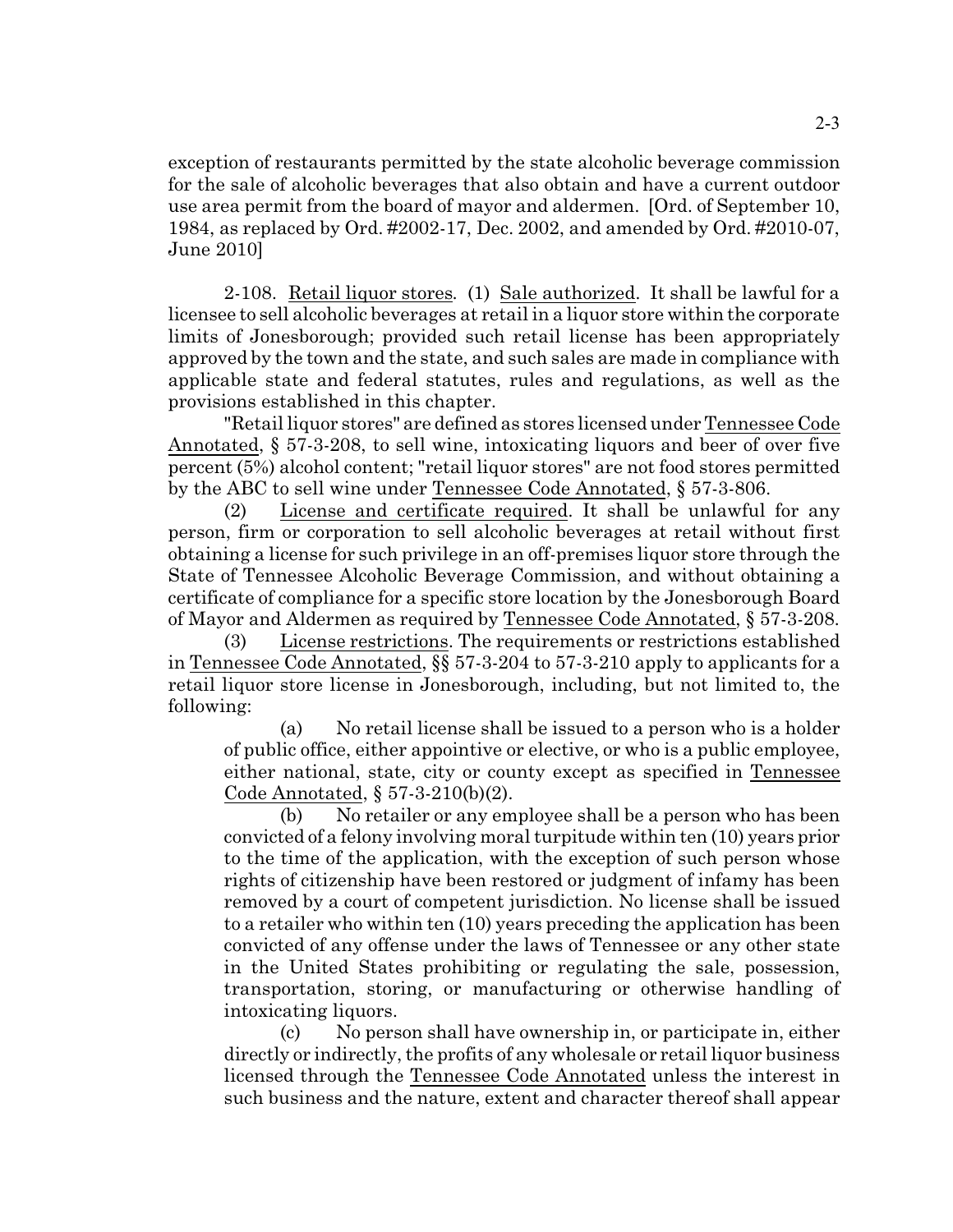on the application or unless such interest is fully disclosed to the Alcoholic Beverage Commission and is approved by it.

(d) No person shall be employed unless they are a citizen of the United States.

(e) No retailer or any employee thereof shall be a person under eighteen (18) years of age.

(f) A retailer must currently be a resident of the State of Tennessee for two (2) years or previously for at least ten (10) years consecutively.

(4) License application. Any person, firm, or corporation desiring to sell alcoholic beverages at a retail liquor store and not for consumption on premises shall make application to the Tennessee Alcoholic Beverage Commission (ABC) for a retailer's license. The following conditions apply:

(a) Conditions established in Tennessee Code Annotated, § 57-3-204, must be met including a one (1) time initial application fee of three hundred dollars (\$300.00) or current application fee, an additional permit fee, as well as any applicable Rules and Regulations of the Alcoholic Beverage Commission.

(b) The license application must be accompanied by a properly executed certificate of compliance from the Town of Jonesborough.

(c) The license expires in twelve (12) months following the date of issuance. Each licensee must submit renewal applications annually to the ABC accompanied by the annual license fee.

(d) The applicant for a license must meet the public notice requirements established in section 0100-03-.09 (10) and (11) of the Rules of the Alcoholic Beverage Commission.

(5) Application for certificate of compliance. An applicant for a license shall first obtain a certificate of compliance from the Town of Jonesborough, as provided in Tennessee Code Annotated, § 57-3-208. The application for the certificate shall be in writing on forms prescribed and furnished by the town recorder. The application includes a request for a certificate of good moral character, as provided by Tennessee Code Annotated, §§ 57-3-101, et seq. Applications shall include, but not be limited to, the following information:

(a) The name, date of birth and street address of each person to have an interest, direct or indirect, in the license as owner, partner, or stockholder, director, officer or otherwise. In the event that a corporation, partnership, limited liability company or other legally recognized entity is an applicant or member of an applicant group, each person with an interest therein must be disclosed and must provide the information herein required by the town.

(b) Statement that each applicant or member in the applicant group has been a bona fide resident of the State of Tennessee for at least two (2) years preceding the date the application is filed.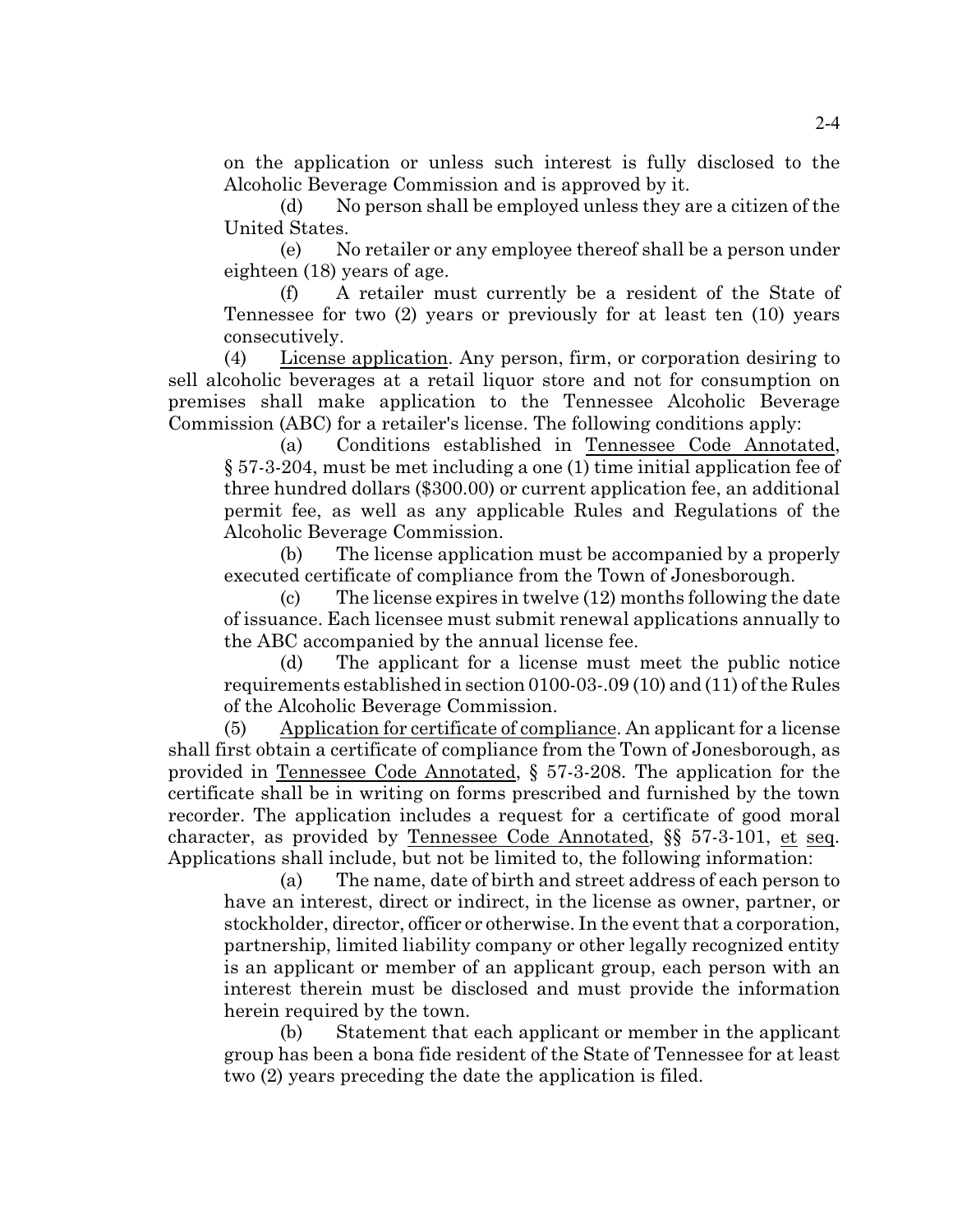(c) The names and addresses of at least three (3) residents of the town or state that have known each applicant for at least two (2) years.

(d) Occupation or business name and location of such business of applicant or persons in the applicant group, and length of time engaged in such occupation or business, including the name of the licensee and address of any other off-premises liquor stores in which an ownership interest is held by the applicant or any member of the applicant group, identifying the applicant or group members holding each interest.

(e) In the case where the applicant is a partnership, corporation, limited liability company or other such legally recognized entity, the application shall be accompanied by a copy of the partnership agreement, corporate charter, operations agreement or other such document as well as a breakdown of all partners, shareholders, members, etc. with their ownership percentages.

 $(f)$  The identity of the applicant(s) who will be in actual charge of the day-to-day operation of the retail liquor store.

(g) Certification that the applicant or applicant group or any employee, now intended or in the future that will be employed to manage or assist in the operation of the retail liquor store has not been convicted of a felony involving moral turpitude within the ten (10) year period immediately preceding the date of the application, or any Jonesborough Municipal Ordinance alcohol violation. In order to satisfy the certification of no conviction of a felony involving moral turpitude, the applicant must at his or her own expense undertake a national background search of all individuals involved in the ownership, partnership, etc. of the retail liquor store and provide documentation to the Jonesborough Police Department that all individuals involved in the search are free of any felony convictions as designated. The applicant should contact the Jonesborough Police Department in advance to ensure that the firm used to undertake the background search(es) is acceptable.

(h) Name of the retail liquor store proposed in the application and the zoning designation applicable to such location.

(i) Address of the retail liquor store proposedinthe application.

(j) A site plan drawn to a scale of not less than one inch (1") equals twenty feet (20') that includes the following information:

(i) The shape, size, and location of the lot which the retail liquor store is to be located.

(ii) The shape, size, height, number of floors and location on the lot of all buildings whether they are to be erected, altered, moved or existing upon the lot.

(iii) Off-street parking spaces and off-street loading/unloading area.

(iv) Ingress and egress to lot.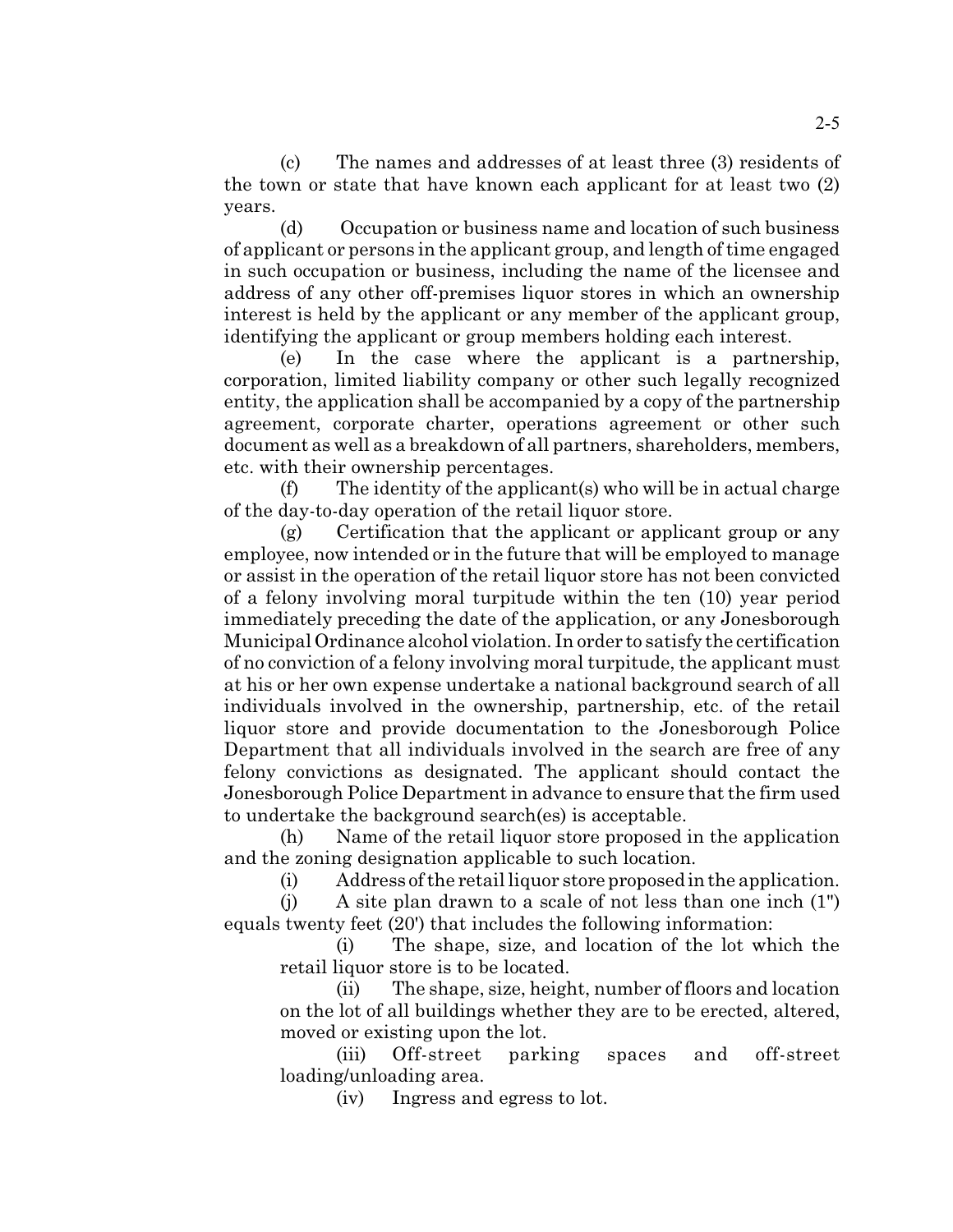(v) Location of all doors accessing the building with designation of public access to building and designation of any landscaping, walls, fencing or other such possible obstruction limiting visual access to building entrances.

(vi) Designation of zone(s) of lot and adjoining properties.

(vii) Owners of adjoining properties, designation of use, and name of any business.

(viii) The identification of every parcel within two hundred feet (200') of the lot which the liquor store is to be operated, indicating ownership thereof, and the locations of structures situated thereon and the use being made of every such parcel.

(ix) Lighting of building exterior and parking area.

(k) Certification by the applicant stating that the premises of the proposed retail liquor store are in full compliance with the distance requirements established in § 2-108(8) of this chapter.

(l) The agreement of each applicant to comply with state and federal statutes, Jonesborough regulations governing retail liquor stores, and all state rules and regulations with reference to the sale of alcoholic beverages.

(m) Verification that the applicant has secured the location for the business at the location submitted in the application.

(n) A time schedule detailing any construction or renovation of the store building, improvements to grounds, and store opening date.

(o) The application form shall be signed and verified by each person who has any interest in the license either as owner, partner, stockholder, director, officer or otherwise.

(6) Application advertising requirements. Before a certificate of compliance application for a retail liquor store may be considered by the planning commission and then the board of mayor and aldermen, whether the application is for a transfer of an existing license to a new location or for a new license, the applicant must place at least one (1) advertisement, at his/her own expense, in a newspaper of general circulation in the town, a minimum of seven (7) days prior to the application being initially reviewed by the Jonesborough Planning Commission, with the published notice including the following information.

(a) Name and address of applicant.

(b) Nature and purpose of application.

(c) Location/address of store location.

(d) Date the application is proposed to be reviewed by the planning commission.

(7) Review and consideration of initial applications for certificate of compliance. Applications to the town for a certificate of compliance needed to license a retail liquor store shall be submitted to the town recorder. The town recorder shall review the documentation provided to see that all information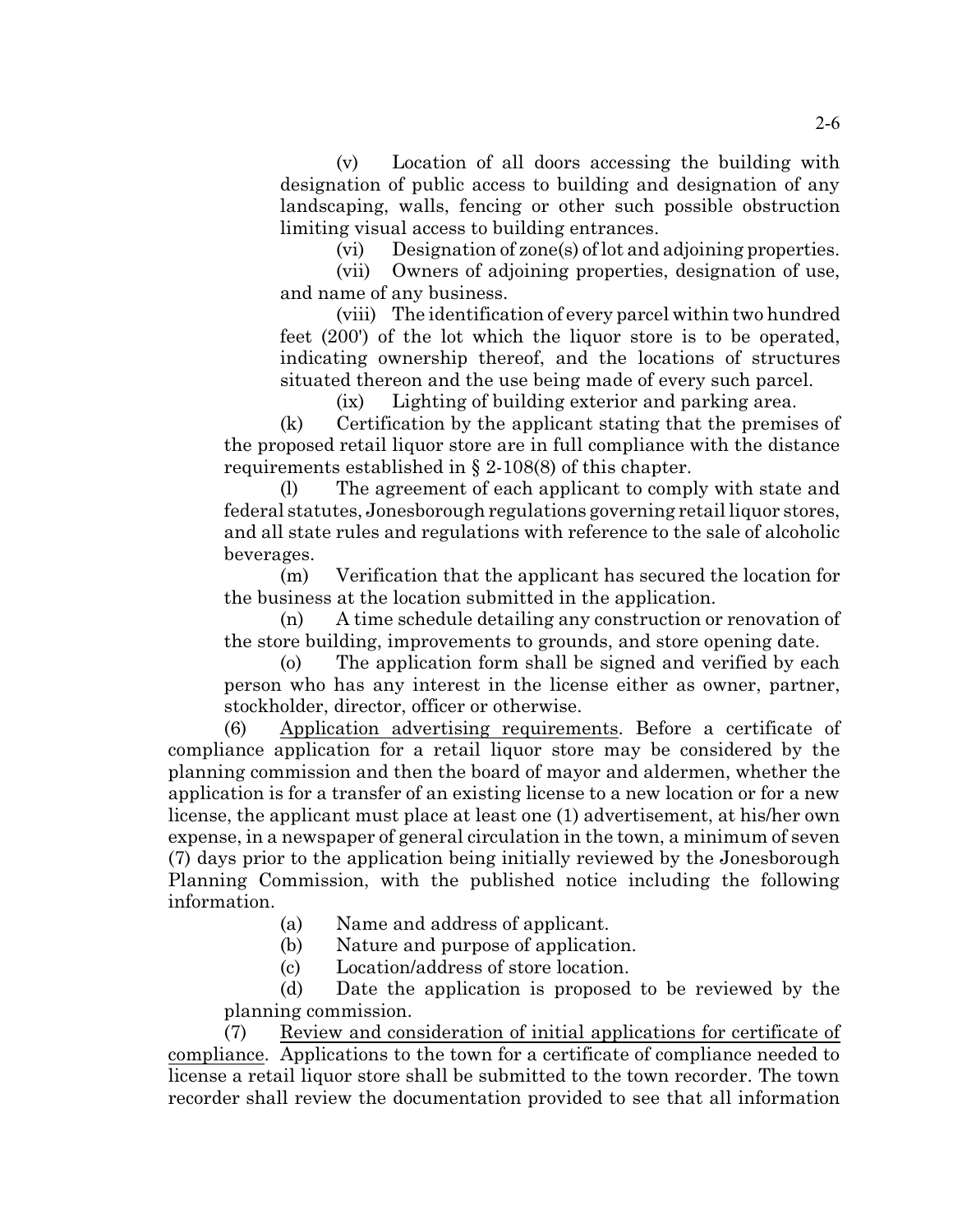requested has been submitted and appears to be complete. Although the recorder will initially review materials submitted for compliance, and willto the extent possible identify insufficient information, it is responsibility of the applicant to provide all of the information required regardless of the recorder's review. When the recorder does identify insufficient information, the applicant shall have until the materials are sent to the planning commission to complete the application packet. An application shall not be deemed "filed" until it contains all of the information requested. After the initial review, a date shall be determined to send the full application to the planning commission for consideration. The applicant must provide proper notification in an acceptable publication at least seven (7) days in advance of the meeting in which the planning commission will consider the application. In reviewing the application, the planning commission shall consider at least the following:

(a) Whether the application meets all state and federal requirements.

(b) When there is more than one (1) application for a certificate of compliance in the same overlay zone area, the planning commission shall consider at least the following without regard to the order the applications were filed:

(i) The retail store locations submitted and the considerations of safety, lighting, ingress and egress, size of store, impact on traffic patterns, and ease of enforcement relative to each location.

(ii) The most suitable circumstances and location in consideration of the health, safety and welfare of the citizens of Jonesborough and the lawful operation of an off-premises retail liquor store.

(iii) The ability of the applicant to obtain the necessary license from the state, and to construct, renovate or otherwise develop the premises necessary for the retail store and open it to the public in a timely manner.

(iv) The compatibility of the building and landscaping with the surrounding properties, including building materials, roof pitch, etc., as well as compatibility with any town vision for commercial area in Jonesborough.

(c) Initially, the town will advertise, at a convenient time, the projected schedule for adoption of the ordinance governing location, number, and other considerations regulating retail liquor stores and the issuance of a certificate of compliance. The notice will also establish a date the ordinance will become effective which will be the first date to received applications. The projected meeting date of the planning commission in which liquor store applications will be reviewed shall also be included in the notice, as well as the date the board of mayor and aldermen will act on the applications so that the application, review, and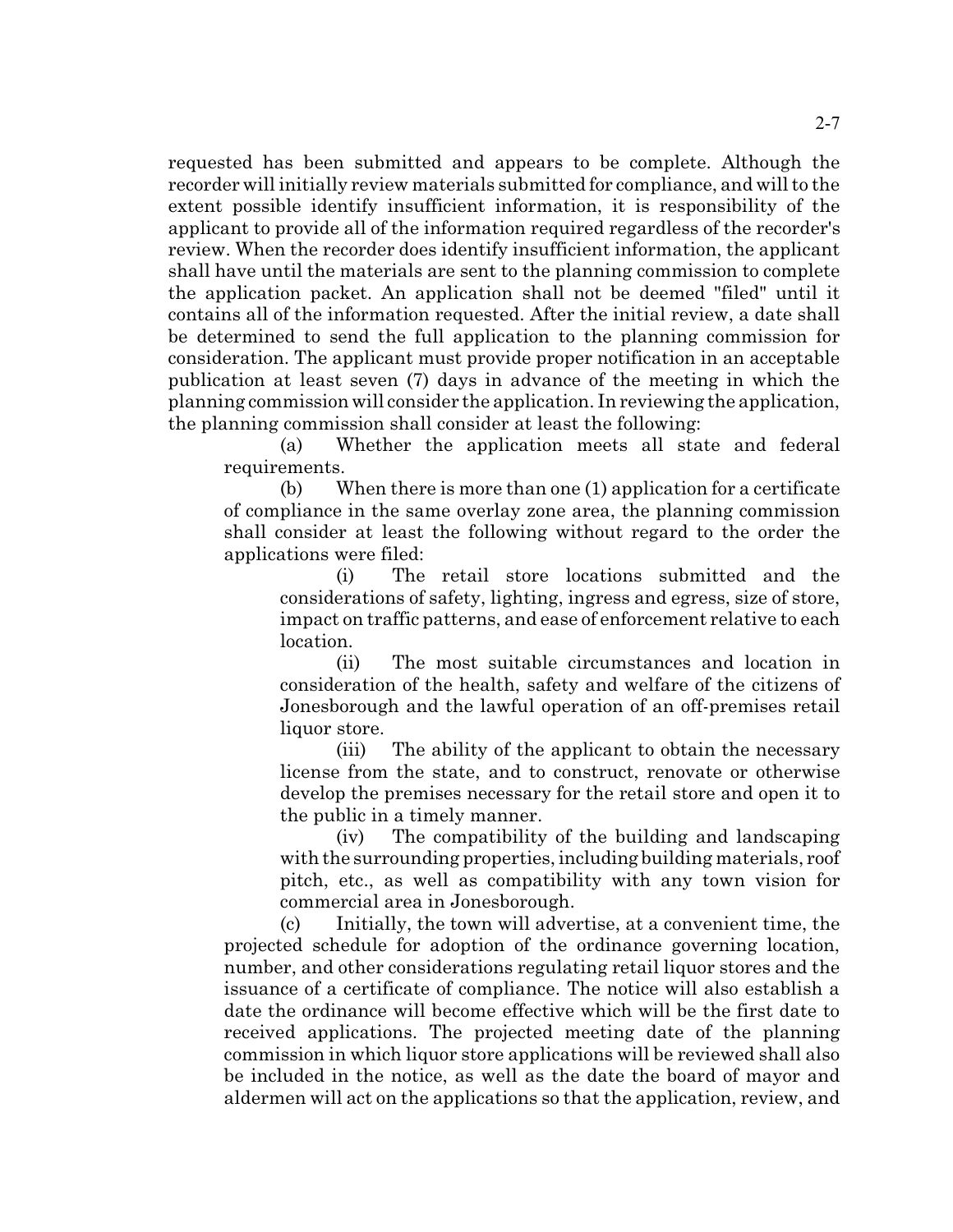approval/denial process falls within the sixty (60) day requirement for action outlined in Tennessee Code Annotated, § 57-3-208.

(d) If a retail liquor store becomes available in an existing zone area or a new store zone is established, any voluntary request to transfer an existing and operating store location shall be evaluated and considered based on the criteria in subsection (7)(b) the same as any other application submitted.

(e) Applications, and all matters submitted with or as a part of such applications become at the time they are submitted the sole and exclusive property of the town and constitute public records open to public inspection.

(f) Because of the sixty (60) day requirement for board action applications outlined in Tennessee Code Annotated, § 57-3-208, any application submitted that is not approved for a certificate of compliance shall be denied by the board of mayor and aldermen. Said applications, however, shall be held by the town until the retail liquor store(s) approved are open and operating. At that time, the application may be disposed of by the town. If the approved store is not licensed by the ABC or fails to open in a timely manner and loses its license, the applications on file for a certificate of compliance may be reactivated and considered submitted upon written request by the applicant.

(8) Restrictions on location of and access to retail liquor stores. No location for a retail store shall be approved on any premises within the town, except on premises that are:

(a) Zoned B-3.

(b) Within a Retail Liquor Store (RLS) Overlay Zone made up of two (2) or more separate areas within the B-3 or other zones with one (1) and only one (1) retail store authorized per RLS Overlay Zone area.

(c) At least two hundred feet (200') from the nearest portion of any church, public or private school ground, day care, public playground or park, public recreational facility, or residential dwelling unit except if the dwelling unit is located within a building that contains mixed uses. For the purposes of measurement, the distance shall be determined from the center of the public entrance to the retail liquor store in a straight line the shortest most direct distance to the major entrance to the facilities and institutions listed. The restrictions set forth herein as to locations apply to conditions existing as of the time the application for a certificate is filed, and the future presence of any uses listed above in this subsection (8)(c) necessitating the two hundred foot (200') distance requirement shall not be grounds for revocation of a license or denial of a certificate if a valid license had been issued to any retail liquor store at the same location and the business has been in continuing operation since that date.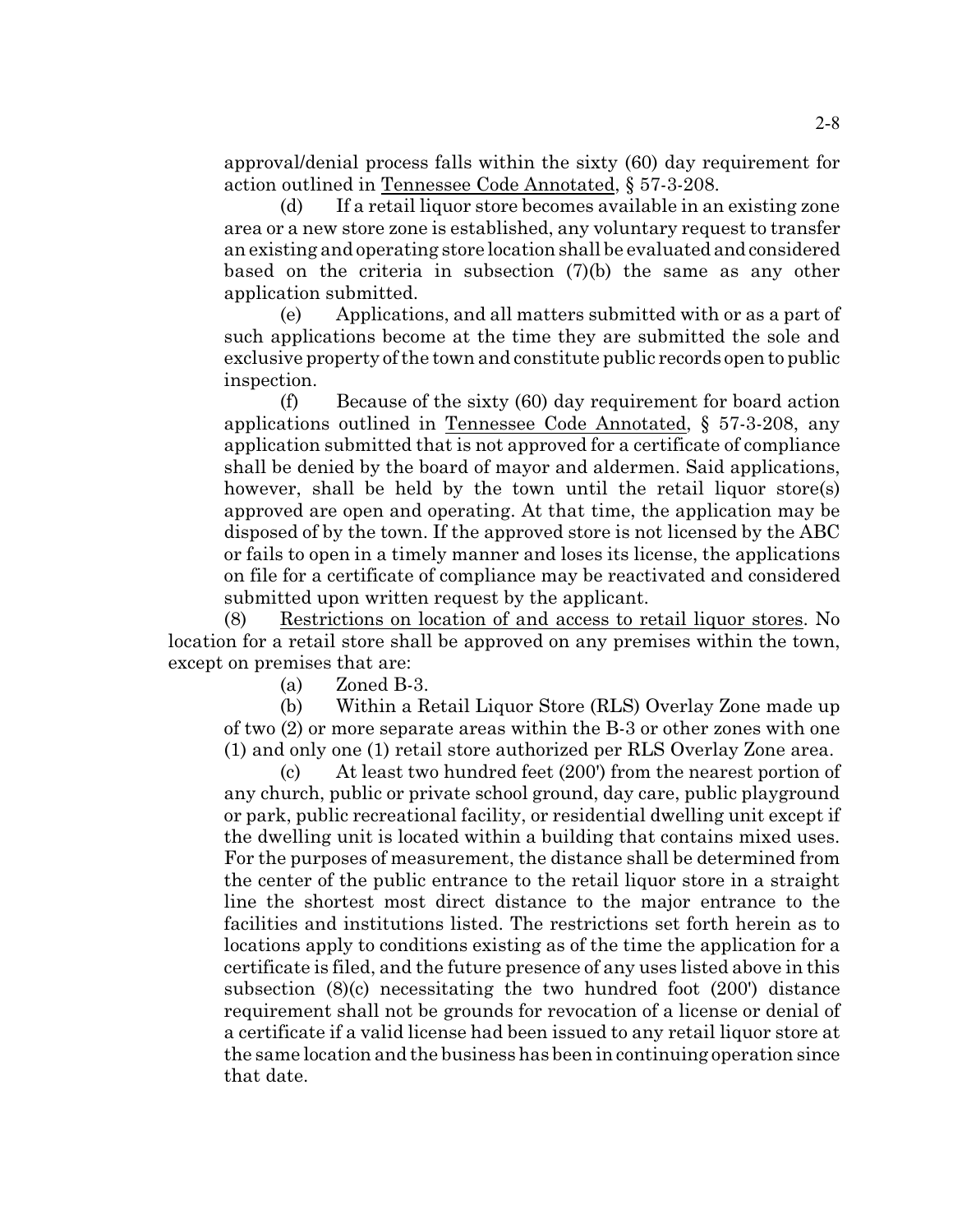(d) Developed with a building in which the retail liquor store is only on the ground floor.

(e) Under normal circumstances a retail liquor store shall have one (1) entrance for use by the public. Circumstances may exist, like the premises being served by multiple public streets, or an on-premises liquor store being attached to a large complex, in which the applicant may petition for a second public entrance. However, the planning commission will have to recommend the second entrance, and in no case shall the retail liquor store have more than two (2) public entrances.

(9) Number of stores - adequate availability. For the purpose of determining whether alcoholic beverages are generally available in the town, or whether the town is being adequately served, it will be presumed, absent proof to the contrary, that alcoholic beverages are generally available and that the area is being adequately served when the ratio between the number of operating liquor stores in the town and the population of the town is less than or equal to one (1) store for each three thousand (3,000) town residents or fraction thereof.

(a) No new location for a retail liquor store, except a transfer from one (1) location to another in special circumstances fixed by rules or regulation of the State Alcoholic Beverage Commission, as authorized by statute, shall be approved unless it is determined that alcoholic beverages are not generally available in the town or that the town is not being adequately served by currently operating liquor stores.

(b) The determination by the Jonesborough Board of Mayor and Aldermen concerning the general availability of alcoholic beverages or the adequacy of service in the town shall be binding. However, upon proof of materially changed conditions, the town board may alter, amend or change its determination; provided that such a determination shall not affect those retail liquor licenses issued and in current and continuous use by the same licensee holder. Proof to rebut the presumption of adequacy shall be submitted to and considered by the planning commission and recommended to the board of mayor and aldermen.

(10) (a) Restrictions on issuance of certificate of compliance. No original or renewal certificate of compliance shall be issued for any location until:

(i) An application has been filed with the town recorder.

(ii) All requirements to obtain a certificate have been met, and the application complies with all restrictions as to location and number of retail licenses issued within Jonesborough.

(iii) A written certification by the applicant is submitted stating that the premises of the retail liquor store are in full and complete compliance with the distance requirements established in § 2-108(8) of this chapter.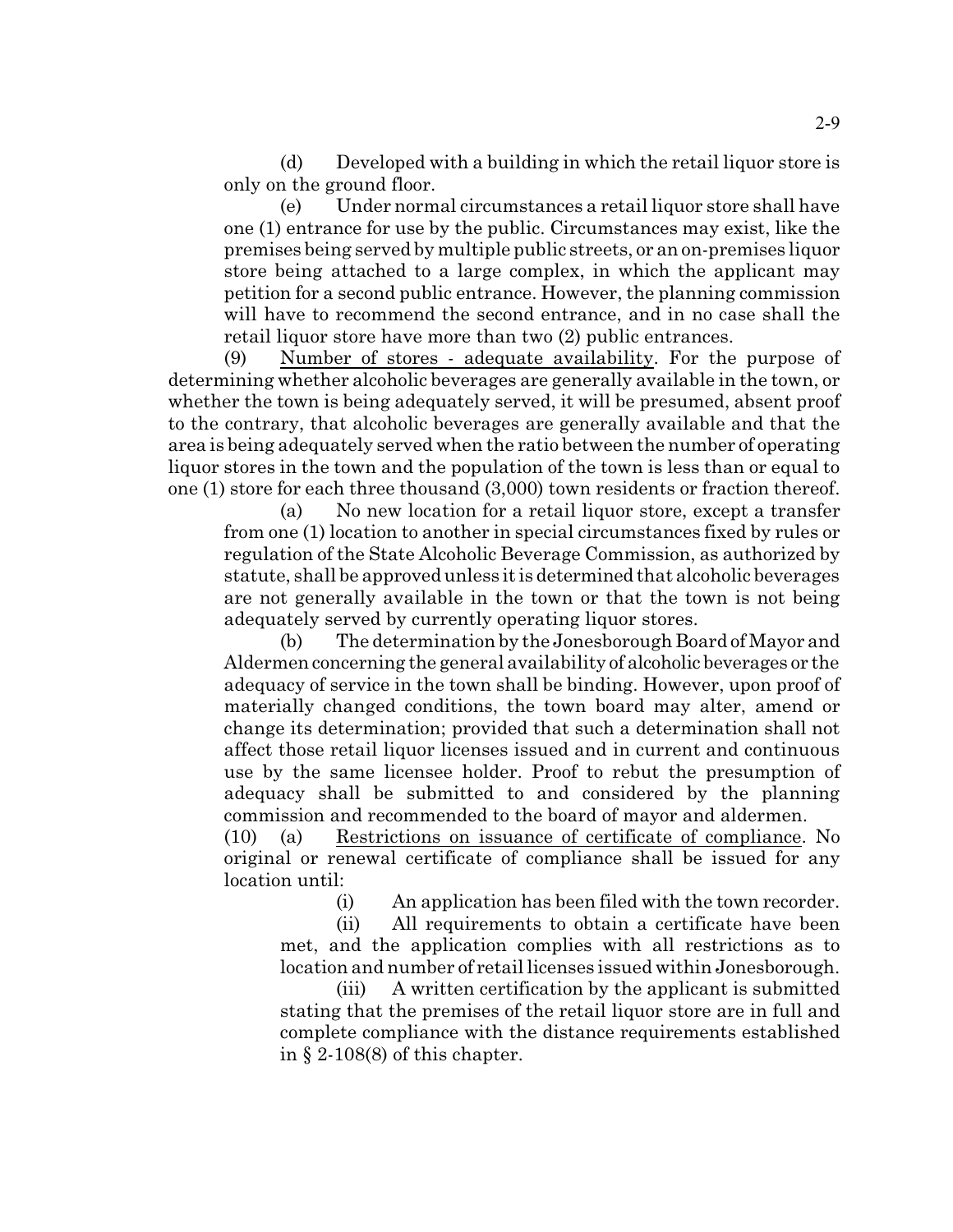(iv) The application shall be signed and verified by each person to have an interest in the retail liquor store either as an owner, partner, stockholder or otherwise.

(v) The application has been reviewed and considered by the Jonesborough Planning Commission and recommended to the board of mayor and aldermen.

(vi) The application has been considered at a regular or called meeting of the Jonesborough Board of Mayor and Aldermen and approved by majority vote.

(b) Requirements for a renewal certificate of compliance. It is the responsibility of the owners of an existing retail liquor store in Jonesborough to submit an application for renewal of a certificate of compliance and the information required in a timely manner, at least forty-five (45) days before any action by the town is anticipated. Any required background checks due to a change in ownership or partnership must be undertaken prior to the application being submitted to the town recorder. The requirements for a renewal certificate of compliance are as follows:

(i) A renewal application must be filled out and filed with the town recorder.

(ii) A written certification signed and verified by each person having an interest in the retail liquor as an owner, partner, stockholder or otherwise, must be submitted as a component of the renewal application that states the following:

(A) The retail liquor store is located on the same parcel it was when the last certificate of compliance was approved and issued to the owners.

(B) The existing retail liquor store continues to meet the site requirements approved by the Jonesborough Police Department, Jonesborough Regional Planning Commission, and the Jonesborough Board of Mayor and Aldermen.

(C) The owner(s) must certify that they do meet and will continue to meet the current requirements and regulations for retail liquor stores issued by the Town of Jonesborough, and Tennessee Code Annotated, §§ 57-3-204 to 57-3-204, along with any amendments.

(D) Each owner or member of the owner group has been a resident of the State of Tennessee for at least two (2) years preceding the date of the renewal application submitted.

(11) Term of certificate of compliance. Once issued by the board of mayor and aldermen, a certificate of compliance required by Tennessee Code Annotated, § 57-3-208, shall be valid for two (2) years. A new certificate therefor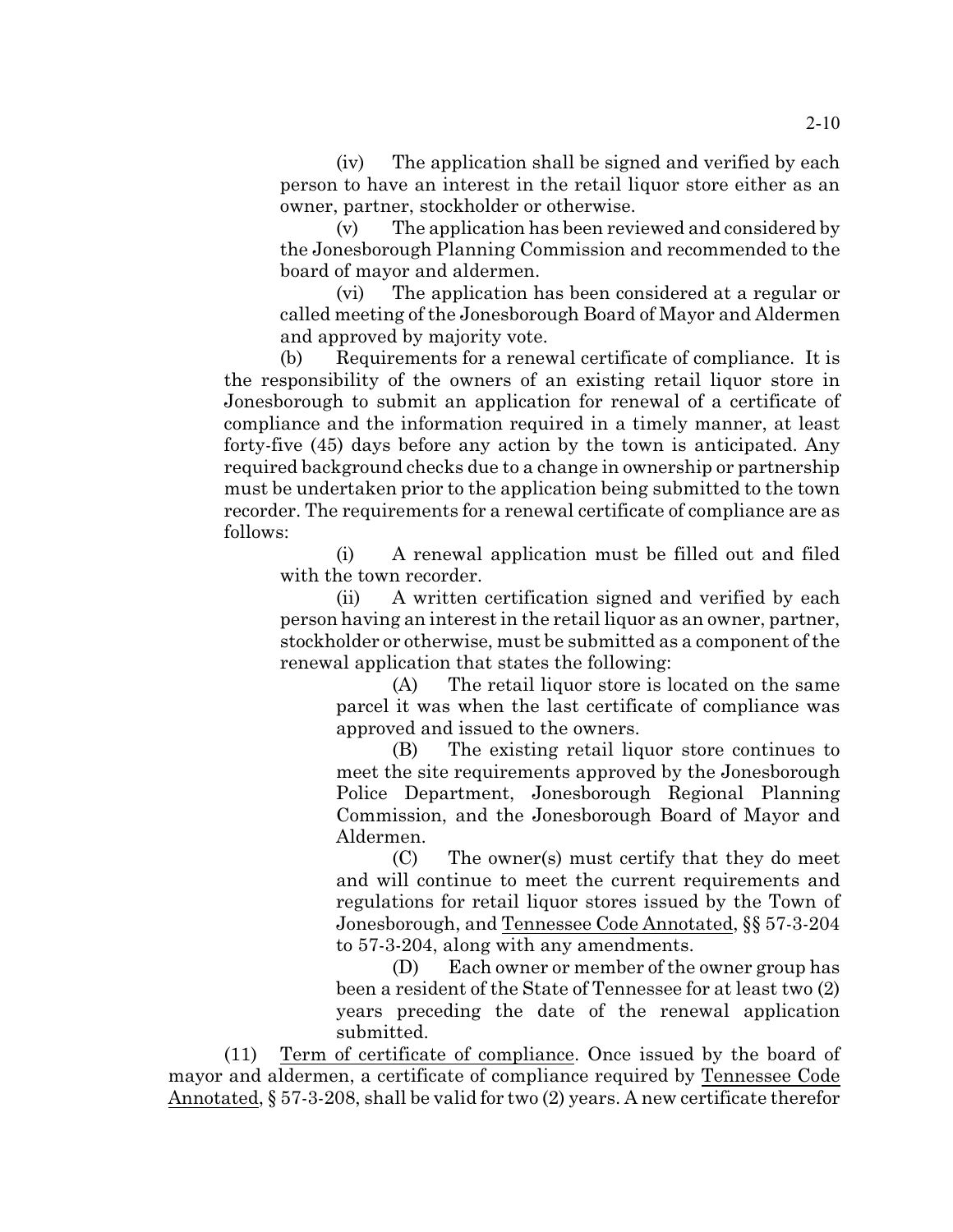is required every other year, to be submitted to the ABC with application for the annual license renewal.

(12) Full and accurate disclosure required. (a) It shall be unlawful for any person to have ownership in or participate, either directly or indirectly, in the profits of any retail store license under this chapter, unless his/her interest in the business and the nature, extent and character thereof shall appear on the application for a certificate of compliance; or if the interest is acquired after the issuance of a license, unless it is fully disclosed to and approved by the board of mayor and aldermen (town administrator). Where such interest is owned by such a person on or before the application for any certificate, the burden shall be upon such person to see that this section is not violated, whether he/she signs or prepares the application, or whether the same is prepared by another; or if the interest is acquired after the issuance of the certificate, the burden of disclosure of the acquisition of such interest shall be upon the seller and the purchaser.

(b) Misrepresentation of a material fact, or concealment of a material fact, required to be shown in the application for a license or certificate shall be a violation of this chapter. The board of mayor and aldermen may refuse to issue a certificate if, upon investigation, the town finds that the applicant for a certificate has concealed or misrepresented in writing or otherwise any material fact or circumstance concerning the operation of the retail liquor store, or if the interest of any applicant in the operation of the business is not truly stated in the application, or in case of any fraud or false swearing by any applicant concerning any matter related to the operation of the business. All data, written statements, affidavits, evidence, or other documents submitted in support of an application are part of the application.

(c) If the provisions of this section and chapter are alleged to have been violated, the board of mayor and aldermen may by majority vote revoke any certificate which has been issued, after first providing an opportunity for the applicant(s) or licensee to refute such allegations and/or show cause why the certificate should not be revoked.

(13) Regulation of retail sales. Retailers licensed under Tennessee Code Annotated, § 57-3-204, shall comply with the regulation of retail sales established in Tennessee Code Annotated, § 57-3-406, included, but not limited, to the following:

(a) Hours and days of operation - No retailer shall sell or give away or otherwise dispense any alcoholic beverages except between the hours of 8:00 A.M. and 11 :00 P.M. on Monday through Saturday. No retailer shall sell or give away alcoholic beverages between 11 :00 P.M. on Saturday and 8:00 A.M. on Monday each week.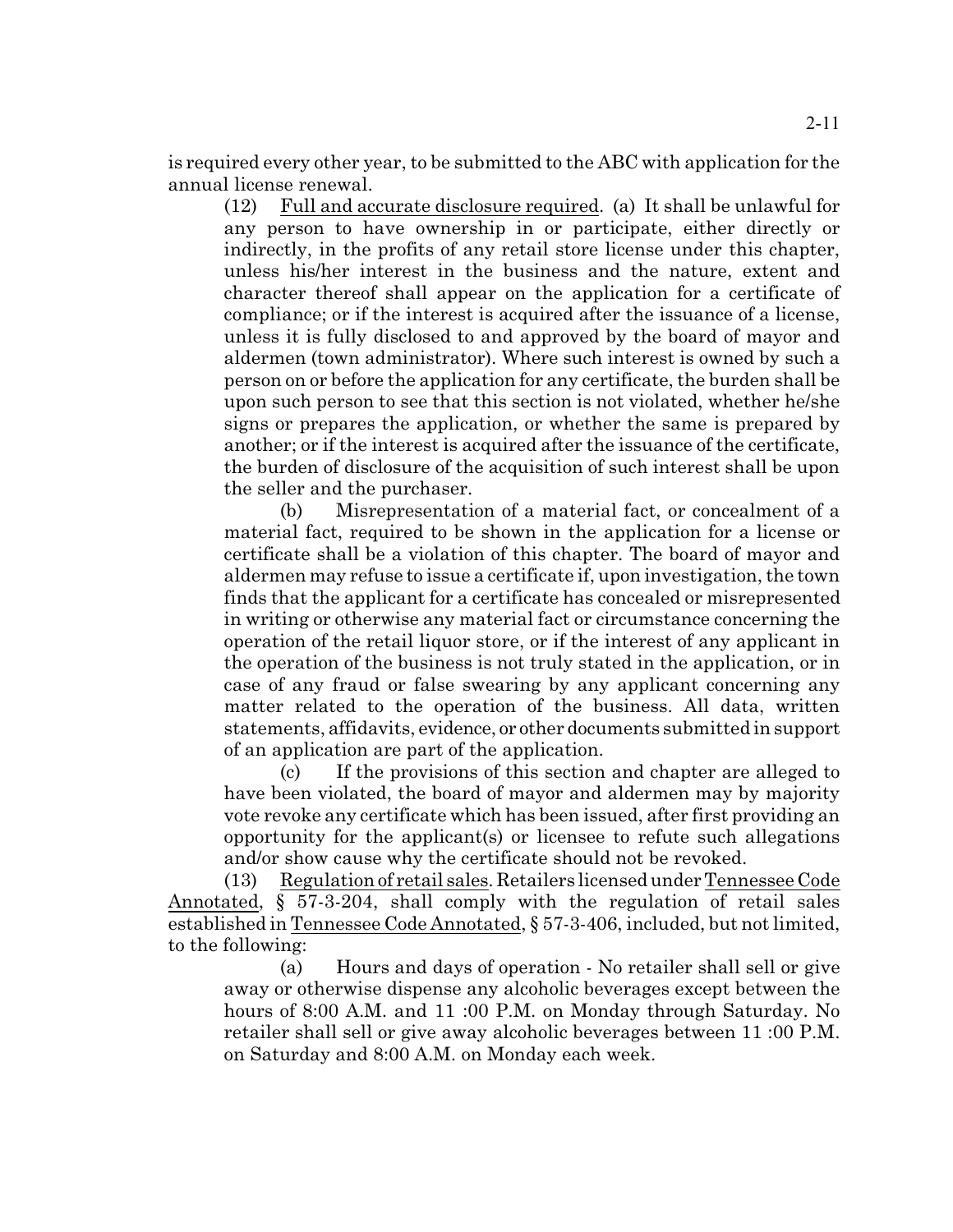(b) Sale during holidays - No retailer shall sell or give away alcoholic beverages on Thanksgiving Day, Christmas Day, New Year's Day, Independence Day (Fourth of July), and Labor Day.

(c) No pinball machine, music machine, or other amusement device shall be permitted in any liquor store.

(d) No alcoholic beverages shall be sold for consumption on the premises of the retailer.

(e) Retail liquor stores shall only sell alcoholic beverages.

(f) The sale and delivery of alcoholic beverages at a retail liquor store shall be confined to the building premises of the licensee, and no curb service or drive-thru service is permitted.

(14) License display. Persons granted a license to carry on any business or undertaking contemplated herein shall, before being qualified to do business, display and post and keep displayed and posted, in the most conspicuous place in their premises, such license.

(15) Advertising/signage. Advertising by a licensee, and signs, displays, posters and designs intended to advertise any alcoholic beverages, shall be governed by the applicable rules of the Tennessee Alcoholic Beverage Commission and/or the sign provisions and restrictions of the underlying zoning district as may be specified in the Jonesborough Sign and Zoning Ordinances.

(16) (a) Transfer of license and certificate. The holder of a license for a retail liquor store may not sell, assign or transfer such license to any other person, and such license shall be good and valid only for the twelve (12) months after the same was issued. Except as expressly authorized, there shall be no transfer of any license from one (1) location to another. An application for a retail liquor store license from the Alcoholic Beverage Commission resulting from a change in ownership or store location shall require a re-submittal of an application for a certificate of compliance.

(b) Requesting to transfer location of existing retail liquor store operating in good standing. An existing retail liquor store previously approved to operate in Jonesborough by the board of mayor and aldermen and the Tennessee Alcohol Beverage Commission that submits a request to transfer its retail liquor store operation to a new location may do so without the town opening up the process to additional applicants; provided the existing owner(s) meets the following conditions:

(i) The existing store is in good standing at the time the request to transfer location is submitted.

(ii) The location where the store is to be moved is in a proper zone and is in the same designated area of the Retail Liquor Store Overlay.

(iii) A site plan is developed that addresses the required components of a site plan for a retail liquor store, and that plan is approved by the Jonesborough Regional Planning Commission and found acceptable by the Jonesborough Police Department.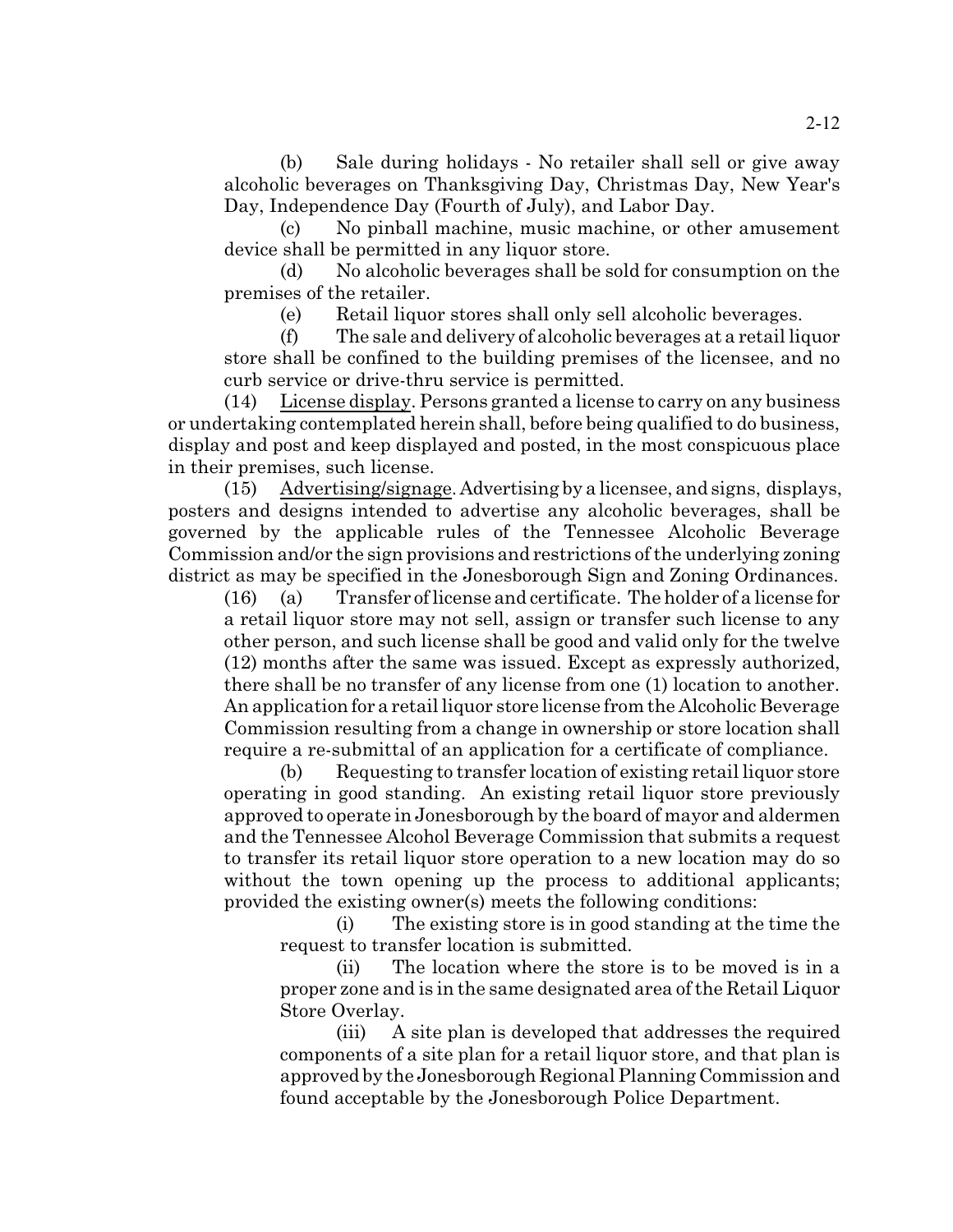(iv) A renewal application for a certificate of compliance is submitted to the Jonesborough Board of Mayor and Aldermen on a schedule in which the town board deliberates possible action after approval of the new store location layout and site plan by the planning commission and is found acceptable to the Jonesborough Police Department.

(v) At the time the new location and associated site plan is submitted to the town board for approval, any change in ownership must be addressed as well by submitting information and certifications required.

(17) Inspection fee levied. For the purpose of providing a means of regulating the sale of alcoholic beverages within the town, and to provide means of enforcing the provisions of this chapter, there is hereby levied and imposed an inspection fee of five percent (5%) of the wholesale price of all alcoholic beverages sold by wholesalers to any licensed retail liquor store within the corporate limits of Jonesborough. Collection of this inspection fee by wholesalers shall be undertaken under regulations established in Tennessee Code Annotated, §§ 57-3-501 to 57-3-503, including, but not limited to:

(a) The inspection fee is imposed upon licensed retailers but is collected by wholesalers.

(b) The inspection fee shall be collected by the wholesaler at the time of the sale or at the time the retailer makes payment for the delivery of the alcoholic beverages, and said fee may be added by the wholesaler to the invoice for the alcoholic beverages sold to the licensed retailers.

(c) Each wholesaler making sales to retailers located within the Jonesborough town limits shall make monthly payments to the town.

(d) Monthly payments shall be paid by the twentieth day of the month following which sales were made, and shall be accompanied with monthly reports that include the information required in Tennessee Code Annotated, § 57-3-503.

(e) Wholesalers collecting and remitting inspection fees to the town shall be entitled to reimbursement for this collection service, a sum equal to five percent (5%) of the total amount of the inspection fees collected, and such reimbursement may be deducted and shown on the monthly report to the Town of Jonesborough.

(f) Failure to collect and/or report and/or to pay the inspection fee collected by the day required shall result in a penalty of ten percent (10%) of the fee due, which shall also be paid to the town.

 $(g)$  The Town of Jonesborough has authority to audit the records of wholesalers reporting sales to retail liquor stores in Jonesborough to determine the accuracy of reports.

(h) Nothing within this § 2-108(17) herein shall relieve the licensee of the obligation for the payment of the inspection fee, and it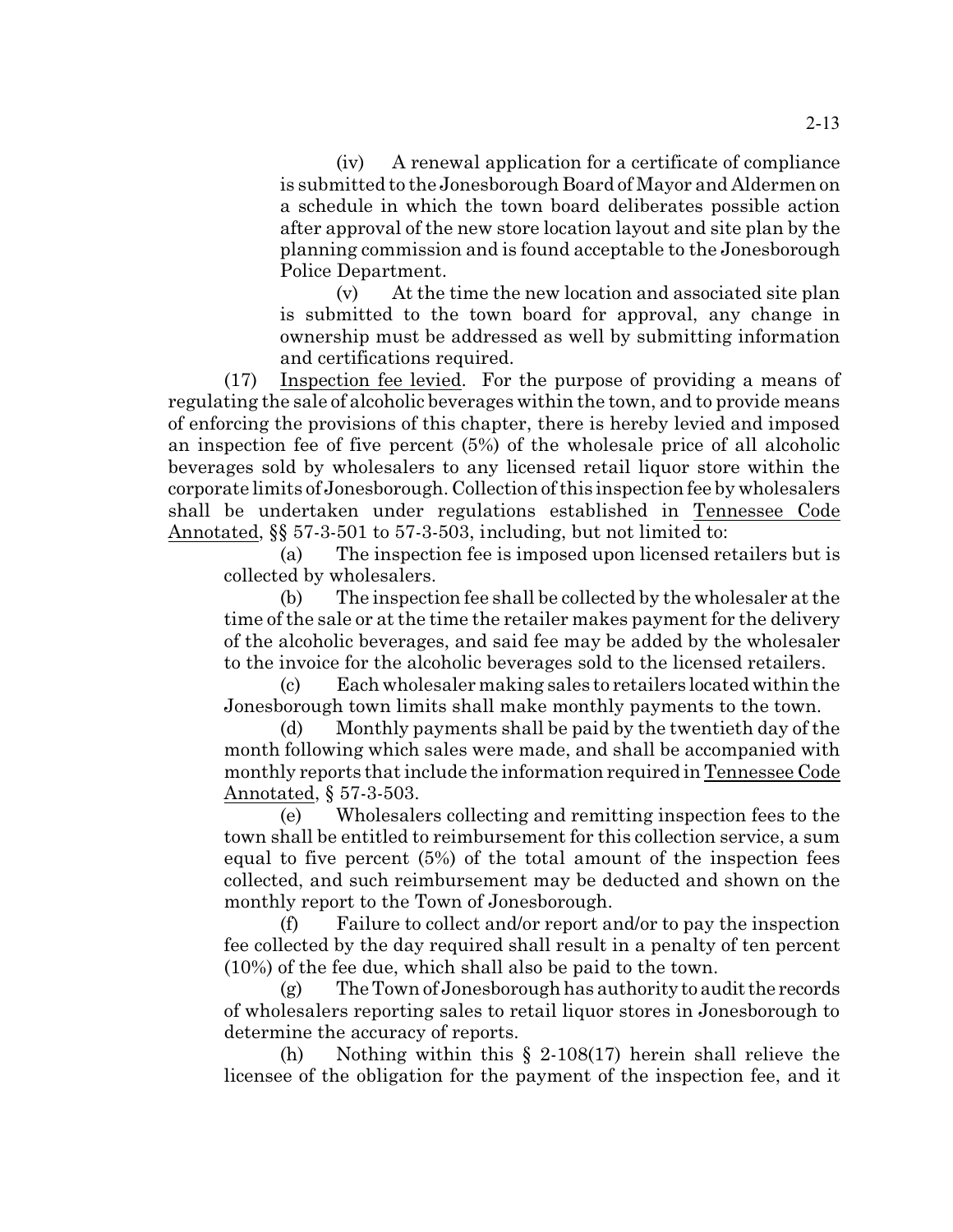shall be the licensee's duty to see that the payment of the inspection fee is made to the town recorder.

(i) The inspection fee levied in this chapter shall be in addition to any general gross receipts, sales and other general taxers applicable to the sale of alcoholic beverages, and shall not be in substitution for such taxes.

(18) Surrender of license if business discontinued. Whenever any licensee discontinues business for any reason, he/she shall immediately notify the alcohol beverage commission and the town recorder in writing and surrender the licensee and certificate of compliance.

 $(19)$  Revocation procedures. Whenever the board of mayor and aldermen find that a licensee has been, or is, in violation of the Tennessee Code Annotated, title 57, chapter 1, the Rules and Regulations of the Alcoholic Beverage Commission, or the provisions of this chapter, the board shall certify such violation(s) to the State Alcoholic Beverage Commission, in such form as the commission requires. The Alcoholic Beverage Commission shall have the responsibility for determining whether the offender's license shall be revoked. The board of mayor and aldermen, upon determination of violations of state or local regulations governing the retail sale of alcoholic beverages may revoke the town issued certificate of compliance, and shall communicate said revocation to the Alcoholic Beverage Commission for possible further action.

(20) Penalties. Any violation of the terms of this chapter and section may be punishable by a fine under the general penalty clause of the Jonesborough Municipal Code in addition to any other penalty herein provided, and in addition to the loss of license. Each separate occurrence shall constitute a separate violation. (as added by Ord. #2011-03, Jan. 2011, and amended by Ord. #2016-01, Feb. 2016 *Ch12\_04-09-18*, Ord. #2018-10, Aug. 2018 *Ch13\_03-08-21*, Ord. #2019-06, April 2019 *Ch13\_03-08-21*, and Ord. #2020-02, March 2020 *Ch13\_03-08-21*)

2-109. Food stores selling wine. (1) Sale authorized. It shall be lawful for a licensee to sell wine at retail in a food store within the corporate limits of Jonesborough; provided background checks on the food store manager and responsible corporate officer and zoning are properly certified by the Jonesborough Board of Mayor and Aldermen and the license to sell wine has been properly issued by the Tennessee Alcoholic Beverage Commission under criteria established in Tennessee Code Annotated, § 57-3-806.

(2) License and certificate required. It shall be unlawful for any food store to sell wine at retail without first obtaining a certificate of compliance certifying clear background checks and the proper zoning, as well as an approved license to sell wine has been obtained from the Tennessee Alcoholic Beverage Commission.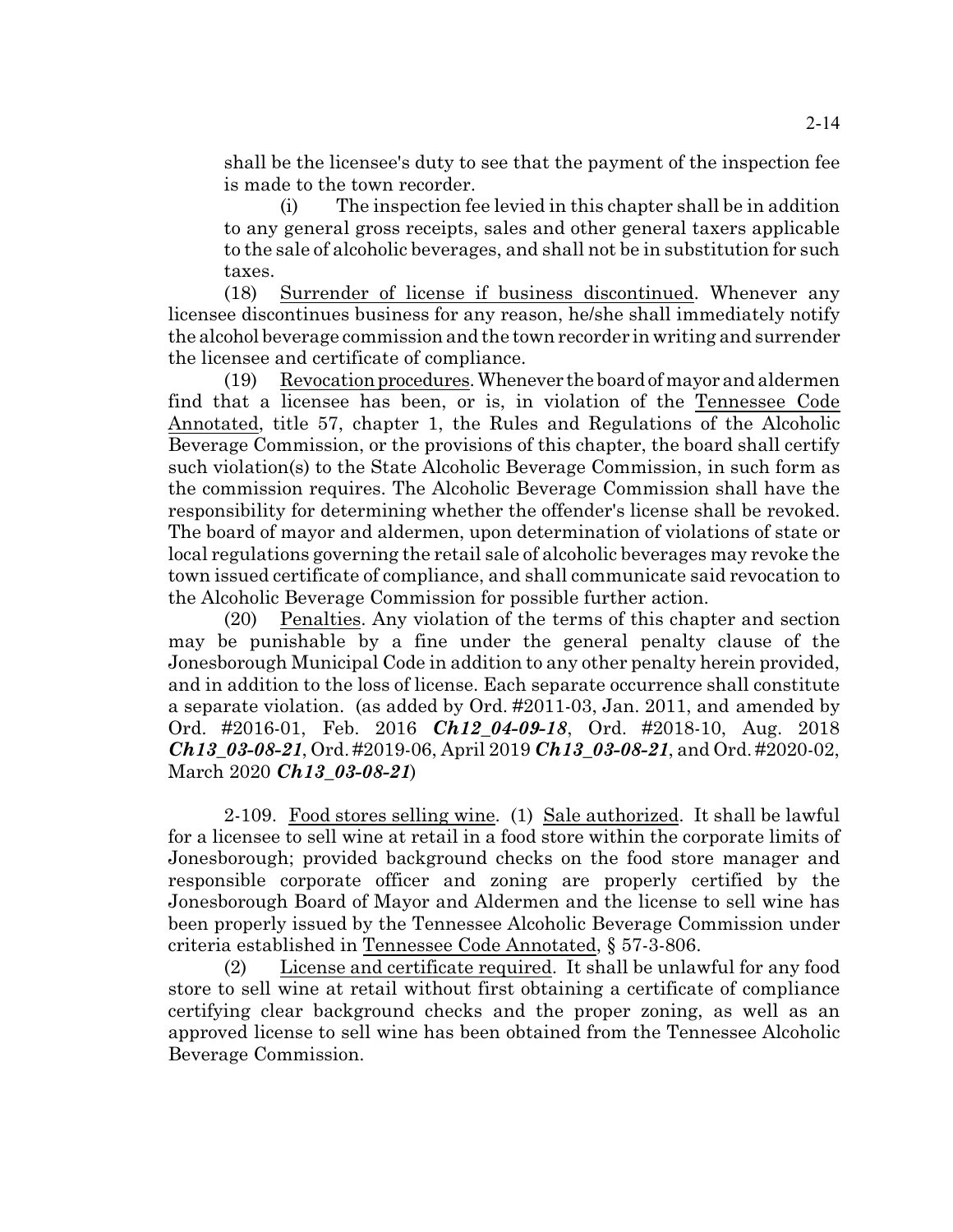(3) Number of food stores with license to sell wine retail. There is no limit to the number of food stores that can be permitted to sell wine if they meet local and state criteria.

(4) Application for certificate of compliance. Applications for a certificate of compliance must be filled out completely, and the completed application must be acted upon by the Jonesborough Board of Mayor and Aldermen within sixty (60) days or the application is deemed granted.

(a) A background check must be undertaken on the store manager, and, if a corporation, the CEO or corporate officer responsible for the food store in Jonesborough.

(b) The required background checks must determine if the manager or corporate officer in charge has been convicted of a felony in the last ten (10) years.

(c) The background checks must be initiated by the applicant and the cost of the background check will be the sole responsibility of the applicant. Background checks must be undertaken by a reputable firm, approved by the state and federal government, that can undertake a national search using fingerprint technology to determine if a felony has been committed in the last ten (10) years. Background search results must be submitted to the Town of Jonesborough along with the necessary address and contact information of the firm utilized for the search so a verification of results can be obtained. An application for a certificate of compliance is not considered complete until the background check results have been submitted to the town.

(d) The property must be properly identified to allow town staff and the town board to make a determination of proper zoning.

(e) A certificate of compliance application fee will be two hundred fifty dollars (\$250.00) or the maximum allowed by state law. [as added by Ord. #2016-01, Feb. 2016 *Ch12\_04-09-18*]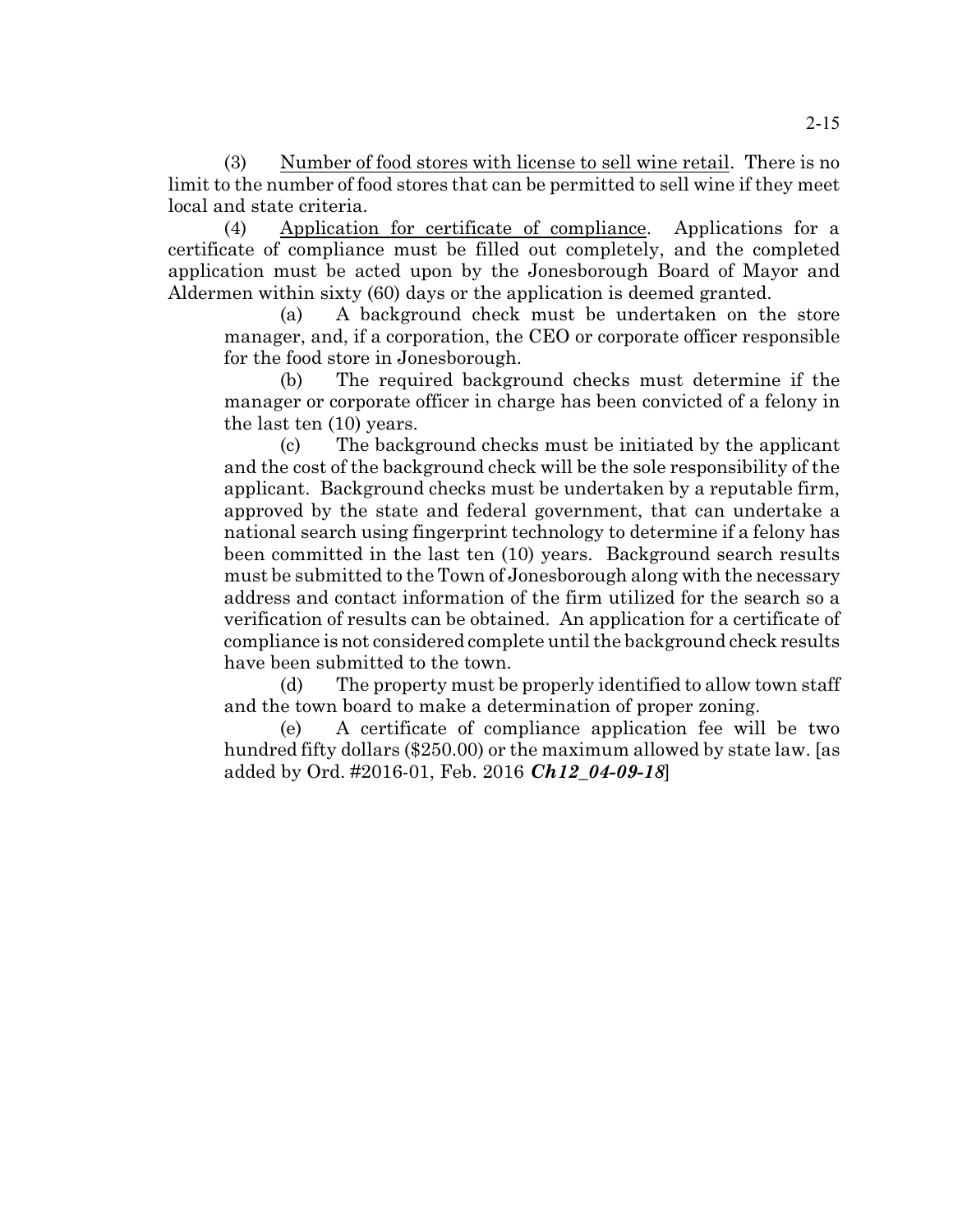# CHAPTER 2

# $B E E R<sup>1</sup>$

# **SECTION**

- 2-201. Beer board.
- 2-202. Authorization of beer businesses.
- 2-203. Location of beer businesses.
- 2-204. Hours and days of sale, etc., regulated.
- 2-205. Playing of pool or billiards prohibited where beer is sold or otherwise dispensed.
- 2-206. Public consumption of beer prohibited.
- 2-207. Beer permits.
- 2-208. Permits for retail sale; types designated.
- 2-209. Restrictions upon issuance of on-premises beer permits.
- 2-210. Restrictions on financial interests of beer permit holders.
- 2-211. Restrictions upon issuance of off-premises beer permits.
- 2-212. Selling or otherwise dispensing beer to persons in motor vehicles prohibited.
- 2-213. Restrictions pertaining to minors.
- 2-214. Restrictions pertaining to intoxicated persons.
- 2-215. Selling or otherwise dispensing beer to persons without valid permits or to persons engaging in unlawful practices prohibited.
- 2-216. Suspension or revocation of beer permits.
- 2-217. Civil penalty in lieu of suspension.
- 2-218. Inspection of beer businesses.
- 2-219. Prior permit holders.
- 2-220. Information to be kept on file with or available to the town recorder.
- 2-221. Severability.
- 2-222. Classes on-premises permits.
- 2-223. Catering permits.
- 2-224. Special events permit.
- 2-225. Manufacturer's tasting room permit.
- 2-226. Special event beer permit.
- 2-227. Servers must have license.
- 2-228. Violations and fines.

2-201. Beer board. There is hereby created a board, to be known as the Jonesborough Beer Board, which shall be composed of the members of the Board

<sup>1</sup>State Law Reference:

For a leading case on a municipality's authority to regulate beer, see the Tennessee Supreme Court decision in Watkins v. Naifeh, 635 S. W. 2d 104 (1982).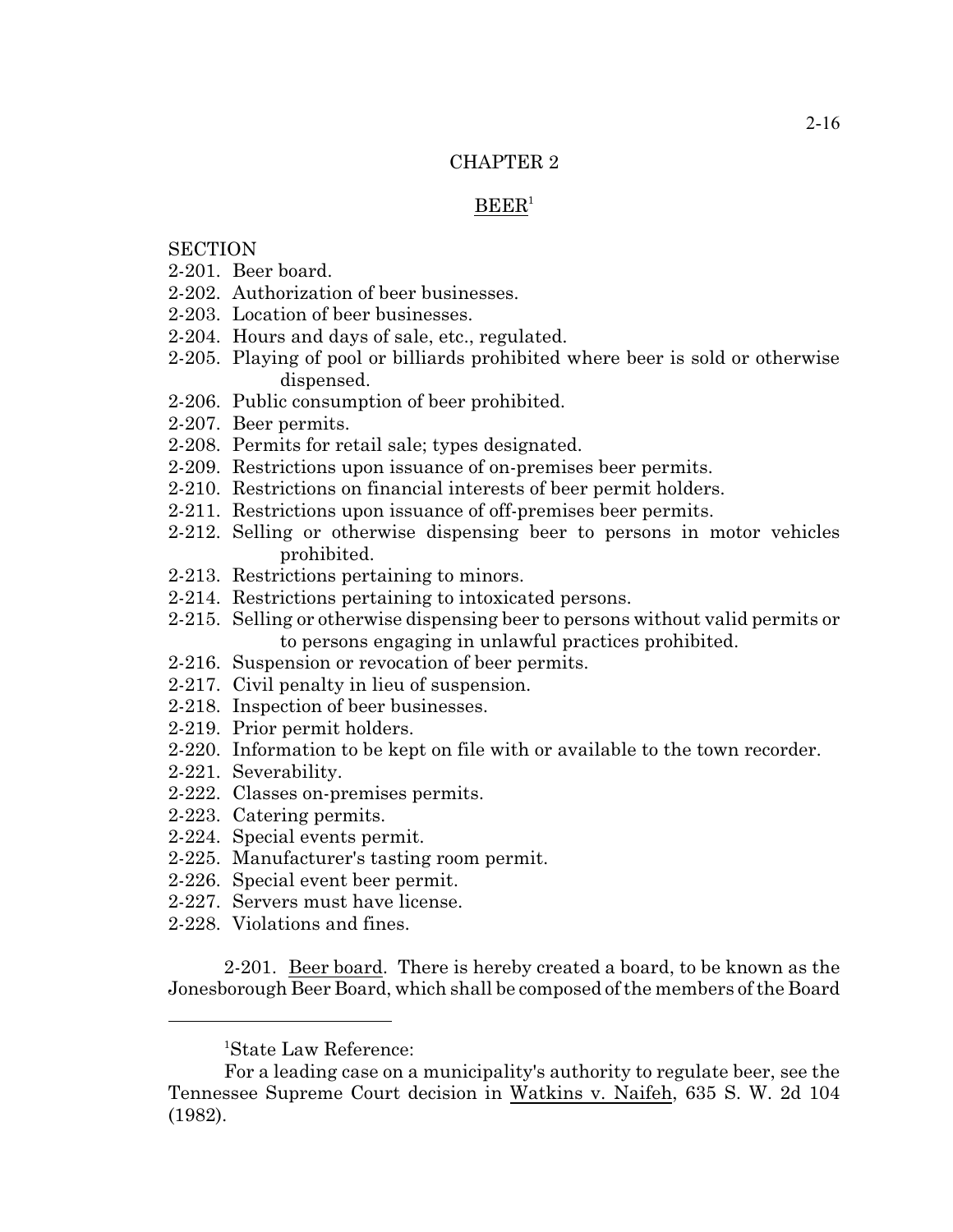of Mayor and Aldermen of the Town of Jonesborough, whose duty it shall be to regulate, supervise, and control the issuance, suspension, and revocation of permits to sell, store, distribute, dispense, serve, and/or manufacture beer and other beverages of like alcoholic content not in excess of five percent (5%) by weight in the Town of Jonesborough. The mayor shall be the chairman and the town recorder shall be the secretary of said board. A majority of the board shall constitute a quorum for any purpose. Matters before the board will be decided by a majority present if a quorum is constituted.

The secretary of the board shall keep a record of all the proceedings of the board, which shall be a public record and shall contain at least the following:

(1) The date of each meeting.

(2) The names of the board members present and absent.

(3) The names of the members introducing and seconding motions and resolutions, etc., before the board.

(4) A copy of each such motion or resolution presented.

(5) The vote of each member thereon.

(6) The provisions of each beer permit issued by the board.

The recorder shall further keep on file in his or her office all original applications and a duplicate of each permit issued. The board shall be empowered to employ a court reporter or person of equivalent ability whenever necessary in any hearing before it. The power, right, and authority are hereby conferred upon said board to arrange for and prescribe the details and form of the necessary applications, permits, and other matters incident to carrying out the provisions of this chapter.

The board shall meet upon call of the chairman of the board to transact such business as may properly come before it. The board may adjourn a meeting at any time to another time and place. All meetings of the board shall be open to the public.

The board shall perform such other duties and have such other power and authority provided by statute and this chapter. [as replaced by Ord. #2002-18, Dec. 2002]

2-202. Authorization of beer businesses. Pursuant to Tennessee Code Annotated, §§ 57-5-202, et seq., it shall be lawful in the Town of Jonesborough to transport, store, sell, distribute, possess, receive, or manufacture beer of alcoholic content of not more than five percent (5%) by weight, and/or any other beverage of like alcoholic content, subject to the provisions of this chapter and the privilege taxes provided in this code; provided, however, it shall be unlawful for any person, firm, co-partnership, corporation, joint stock company, syndicate, association, or other group operating as a unit to sell, store, dispense, serve, distribute, and/or manufacture any of the said beverages regulated by this chapter within the Town of Jonesborough without having first obtained a duly issued permit and license to do so in the manner prescribed in this chapter. The term "beer" as used in this chapter shall mean and include all beers, ales, and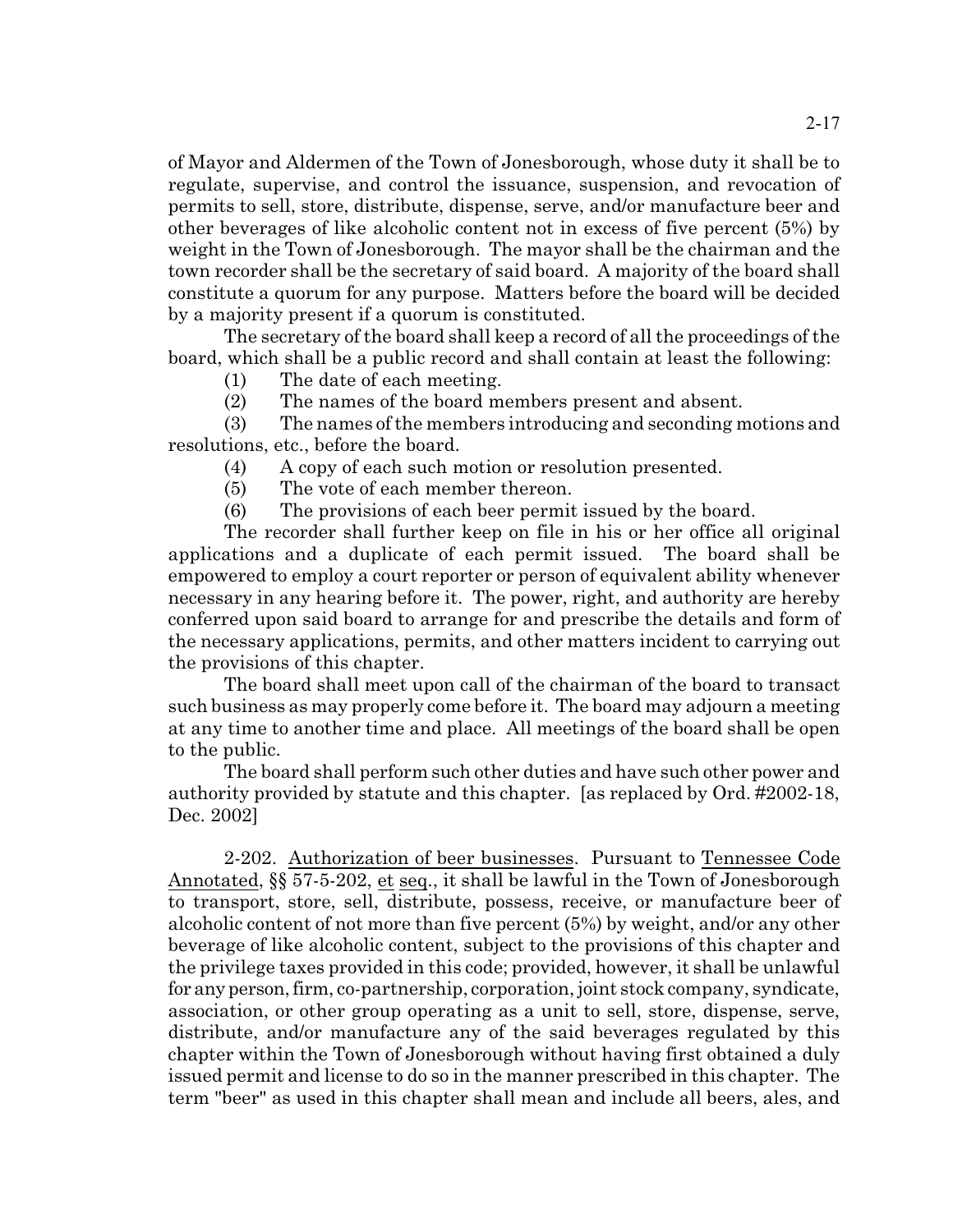other malt liquors, including "wine coolers," having alcoholic content of not more than five percent (5%) by weight.

All permits shall be restrictive as to the type of beer business authorized under them. Separate permits shall be required for selling at retail, storing, distributing, and manufacturing. It shall be unlawfulfor any beer permit holder to engage in any type or phase of the beer business not expressly authorized by his or her permit. It shall likewise be unlawful for the permit holder not to comply with any and all express restrictions or conditions which may be written into his or her permit by the beer board. [as replaced by Ord. #2002-18, Dec. 2002]

2-203. Locations of beer businesses. No beer permit shall be granted for any location where there may be, in the opinion of the beer board, an adverse effect in consideration of the type and character of the neighborhood, the population density of the neighborhood, the proximity of residences, schools, parks, and playgrounds, the proximity of churches or other religious establishments, any problem with law enforcement in the area, and such other factors which affect the public health, safety, or welfare. [as replaced by Ord. #2002-18, Dec. 2002]

2-204. Hours and days of sale, etc., regulated. It shall be unlawful for any person, firm, corporation, joint stock company, syndicate, or association to offer for sale or sell beer or other alcoholic beverage with an alcoholic content not exceeding five percent (5%) by weight within the corporate limits of Jonesborough, Tennessee between the hours of 12:00 A..M., and 6:00 A.M. on Monday, Tuesday, Wednesday, Thursday, Friday and Saturday, and between the hours of 12:00 A.M. and 12:00 P.M. on Sunday, nor between the hours of 12:00 A.M. Sunday and the following Monday at 6:00 A.M. No such beverages shall be consumed or opened for consumption on or about any premises where beer or other beverages with an alcoholic content not exceeding five percent (5%) of weight is sold within the corporate limits of Jonesborough, Tennessee in either bottle, glass or other container after 12:15 A.M. [as replaced by Ord. #2002-18, Dec. 2002]

2-205. Playing of pool or billards prohibited where beer is sold or otherwise dispensed. None of the beverages regulated by this chapter shall be sold, given away, served, or otherwise dispensed or consumed within a room or place used to carry on the business of playing of pool or billiards, nor in any room or place with a direct entrance to any such rooms or places used for the playing of pool or billiards. [as replaced by Ord. #2002-18, Dec. 2002]

2-206. Public consumption of beer prohibited. None of the beverages regulated by this chapter shall be consumed upon any public street, alley, boulevard, bridge nor upon grounds of any cemetery or school, whether public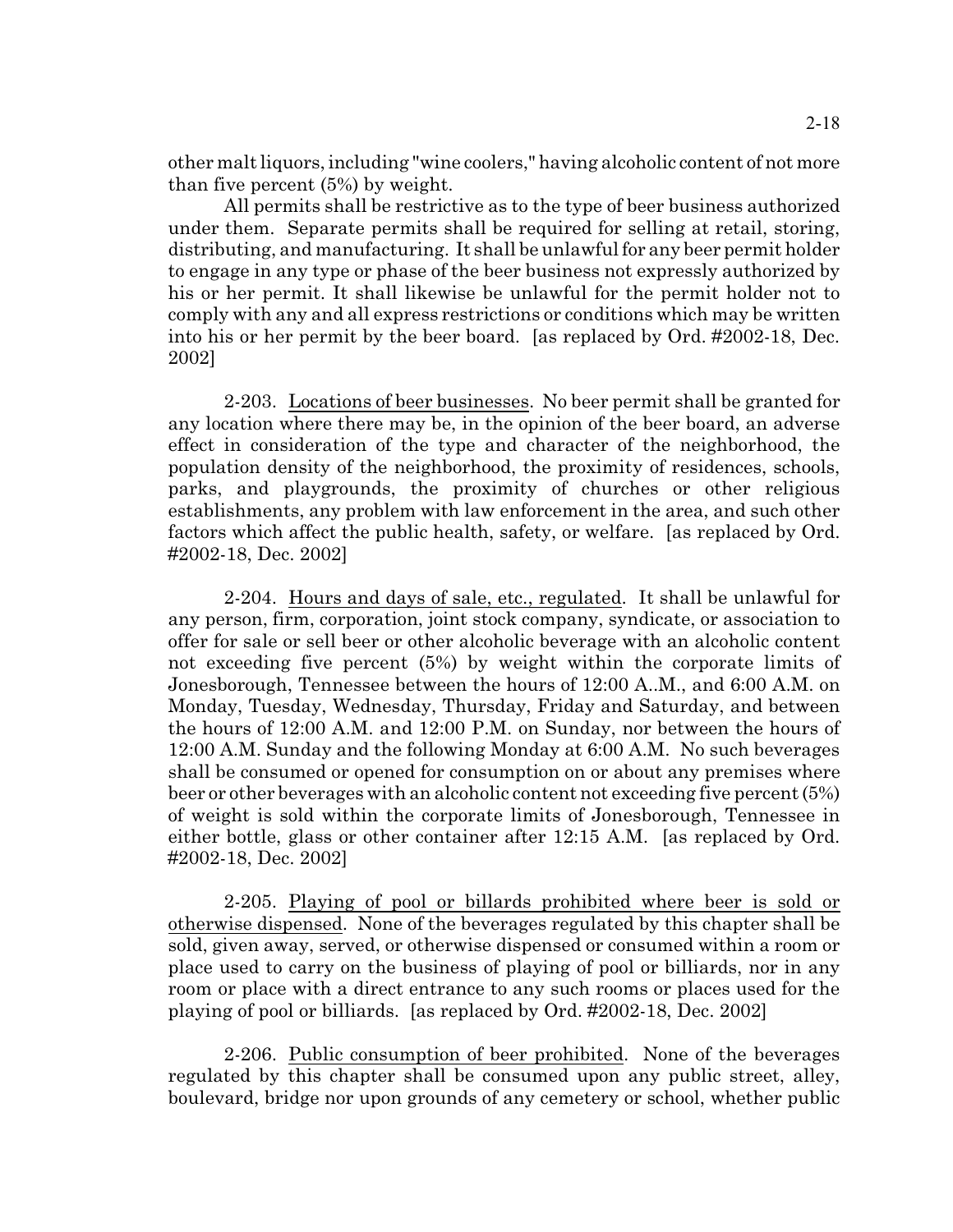or private grounds, nor upon the grounds of any church, nor upon any vacant lots without written permission from the owner, except in a permitted outdoor use area associated with a permitted special event or town sponsored activity, or a permitted outdoor use area associated with a restaurant or establishments with a current alcoholic beverage commission permit and town beer permit. (as replaced by Ord. #2002-18, Dec. 2002, amended by Ord. #2009-05, May 2009, and replaced by Ord. #2010-08, June 2010, and Ord. #2012-07, May 2012)

2-207. Beer permits. (1) No permit shall be issued except upon application in writing of the owner or owners of the business made to the Jonesborough Beer Board, which application shall be sworn to by the applicants and verified by the affidavits of two (2) reputable citizens of the State of Tennessee who are acquainted with the applicants. Each applicant must be a person of good moral character and certify that he or she has read and is familiar with the provisions of this chapter. All applications shall be made upon a regular form provided for that purpose, and shall be filed with the secretary of the board. In no event shall a permit be issued without the written approval of the application therefor by a majority of the board.

Prior to consideration of an application, the Town of Jonesborough shall collect an applicant fee of two hundred fifty dollars (\$250.00) in the form of a cashier's check payable to the Town of Jonesborough in accordance with Tennessee Code Annotated, § 57-5-204.

(2) Each beer licensee must receive a permit for each employee of his place of business and must file an application with the board or its authorized representative showing that all of the laws with reference to a person serving alcoholic beverages have been complied with.

(3) All applications for any permits required hereunder shall be verified by oath or affidavit and shall establish the following:

(a) That neither the applicant nor any person or persons employed by him or her in such distribution or sale has been convicted of any violation of the statutes of the State of Tennessee prohibiting the possession, sale, manufacture, or transportation of intoxicating liquors or any other crime involving moral turpitude in the past ten (10) years.

(b) That no sale shall be made to persons under twenty-one (21) years of age, nor shall minors be employed directly in the sale or distribution of such beverages.

(c) That no minor shall be allowed to loiter about the applicant's premises.

(d) That no sale shall be made to persons intoxicated or who are feeble-minded, insane or otherwise mentally incapacitated.

(e) That the applicant is of good character and has a sufficient legal interest in a suitable location as to entitle the applicant to conduct the sale of beer at such place of business.

(f) That, in the place of business where such beverages will be sold or distributed, no loud, unusual or obnoxious noises shall be allowed,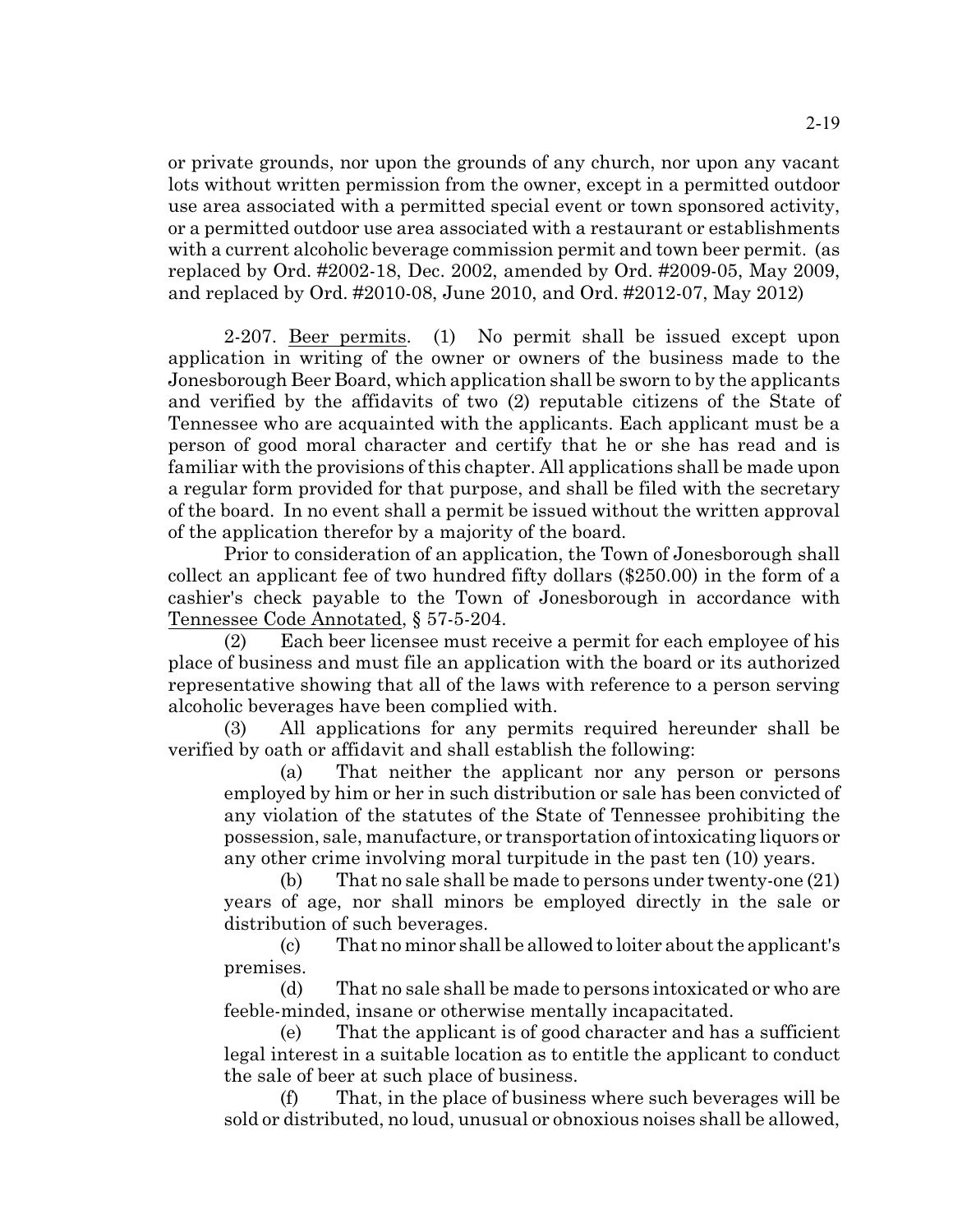and the applicant shall conduct such place of business otherwise in an orderly, peaceful, and lawful manner.

(g) That no sale or distribution of such beverages shall be made at a place where such sale or distribution will cause congestion of traffic or interference of schools, churches, or other places of public gathering, or will otherwise interfere with public health, safety and morals.

(h) That, in the place of business where such beverages will be sold or distributed, the consumption of any beverages with an alcoholic content of more than five percent (5%) by weight shall not be allowed, except in places that hold valid licenses for the sale of alcoholic beverages by the drink, as issued by the Alcoholic Beverage Commission of the State of Tennessee.

(i) That, in the place of business where such beverages are sold for consumption on premises, proper sanitary facilities for both sexes shall be provided.

(j) That gambling in any form shall not be permitted on the premises.

(k) That the person so applying will conduct the business in person, or if he or she is acting as agent for any other person, firm, corporation or association, the name or names of the owners of such business, together with their addresses and the nature of the firm, corporation or association for whom the applicant is acting.

(4) Permits shall be issued for an indefinite period of time except that the Jonesborough Beer Board may issue a permit for a shorter or probationary period if, in its discretion, it deems such action proper and reasonable under the circumstances.

(5) (a) There is hereby imposed on the business of selling, distributing, storing or manufacturing beer an annual privilege tax of one hundred dollars (\$100.00). Any person, firm, corporation, joint stock company, syndicate, or association engaged in the sale, distribution, storage or manufacture of beer shall remit the tax on January 1, 2003, and on each successive January 1, to the Town of Jonesborough, Tennessee. A penalty of ten dollars (\$10.00) will be assessed on the second working day following January 1 and on each successive working day until the privilege tax is paid. At the time a new permit is issued to any business subject to this tax, the permit holder shall be required to pay the privilege tax on a prorated basis for each month or portion thereof remaining until the next tax payment date, all as provided in Tennessee Code Annotated, § 57-5-104.

(b) Inspection fee. Pursuant to Tennessee Code Annotated, § 57-3-501, an inspection fee of five percent (5%) is hereby levied on the sale of beer products sold to licensed retailers within the corporate limits of the Town of Jonesborough. Wholesale beer distributors selling beer products to retailers in Jonesborough shall collect the inspection fee from the retailer, and the fee can be collected at the time of the sale or when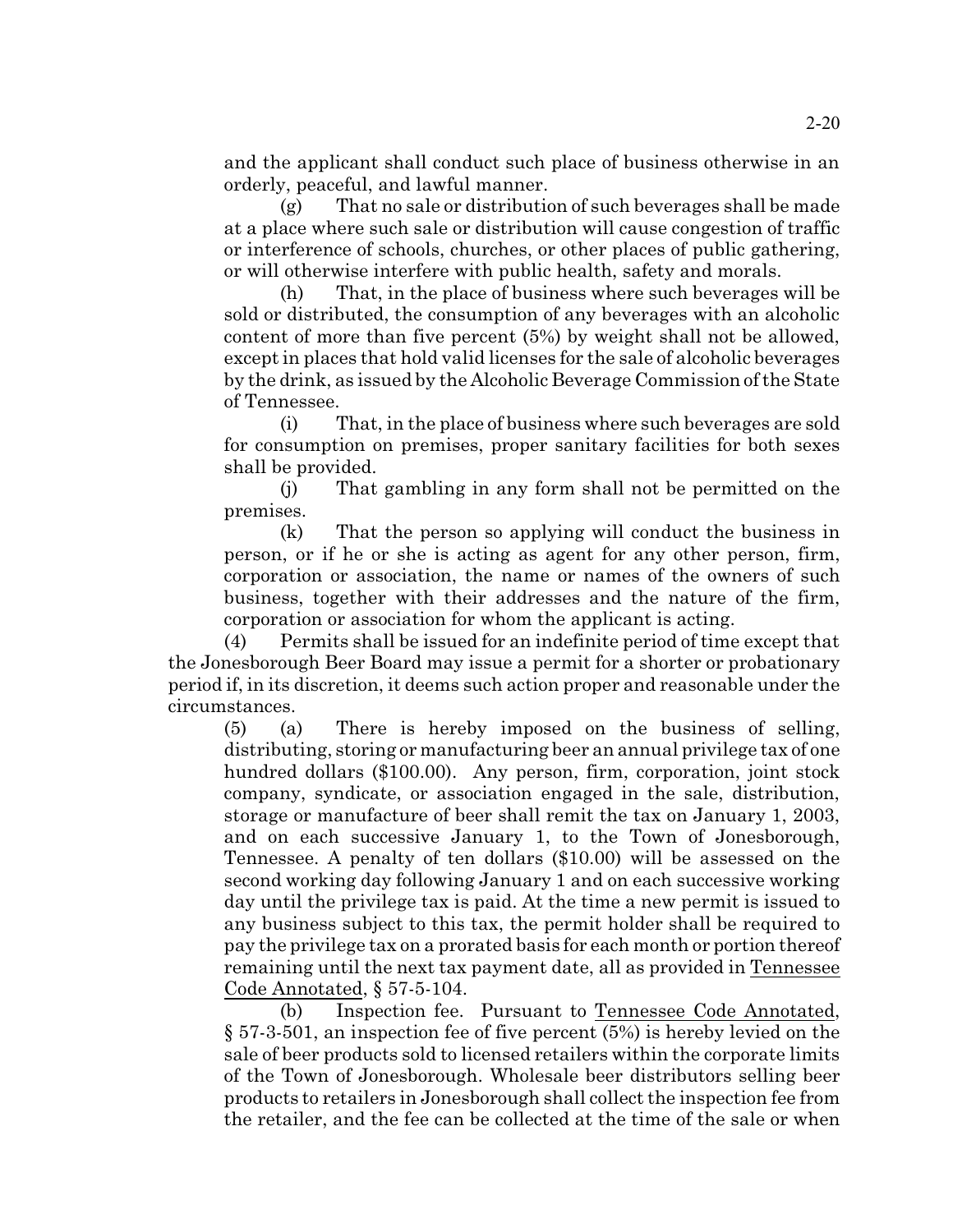the retailer makes payment for the delivery of the alcoholic beverages. Wholesalers shall make monthly reports to the town, and the reports shall contain a list of the beer products sold to any retailer, the wholesale price of the beverage sold, the amount of tax due, and any other information required by the town recorder. The inspection fee tax shall be paid and the report submitted by the twentieth of the month following the month the sales were made. Failure to submit a timely report will result in a ten percent (10%) penalty as authorized by Tennessee Code Annotated, § 57-3-503.

(6) No permit now enforced or hereinafter issued shall be good or valid except at the location described on the face of the permit, or in the event no premises is designated on the permit the location described in the application upon which it is based except as provided in  $\S$  2-223, 2-224, and 2-225, entitled "Classes on-premises permits." No permit now enforced or hereinafter issued shall be transferable.

(7) The applicant or a representative may be required to appear in person before the board and subject himself or herself to examination upon any and all questions appertaining to his or her qualifications under this chapter and amendments thereto.

(8) No permit may be granted hereunder to any establishment when any person, firm or corporation having at least a five percent (5%) ownership in the establishment has been convicted within ten (10) years prior to the application for a permit hereunder of a violation of the laws governing the sale or manufacture of alcoholic beverages or of any felony, or has had a beer permit revoked or suspended within the past ten (10) years.

(9) Every permit and license issued pursuant to this chapter shall be displayed in a conspicuous place framed under glass and placed so it can be easily read in the place of business named and described in the permit.

(10) No permit or license shall be issued pursuant to this chapter unless the applicant establishes to the satisfaction of the beer board that he or she has obtained all permits and paid all required fees and privilege taxes, and has met all other requirements of the laws of the State of Tennessee and the United States. No permit or license shall be granted unless or until the party desiring the same shall have filed with the county court clerk the bond provided for in Tennessee Code Annotated, §§ 57-5-106 and 57-5-107.

(11) The holder of a permit issued pursuant to this chapter desiring to voluntarily surrender the permit shall tender said permit to the Jonesborough Beer Board. The board shall take such action upon the offer to surrender as it may determine necessary and advisable under the circumstances, and it shall have absolute authority to refuse to accept the surrender of any permit.

(12) A majority of the full board shall consider all applications filed under this chapter and grant or refuse the license according to its best judgment under all of the facts and circumstances, and the action of the majority of the full board in granting or refusing a license shall be final, except as same is subject to review by law.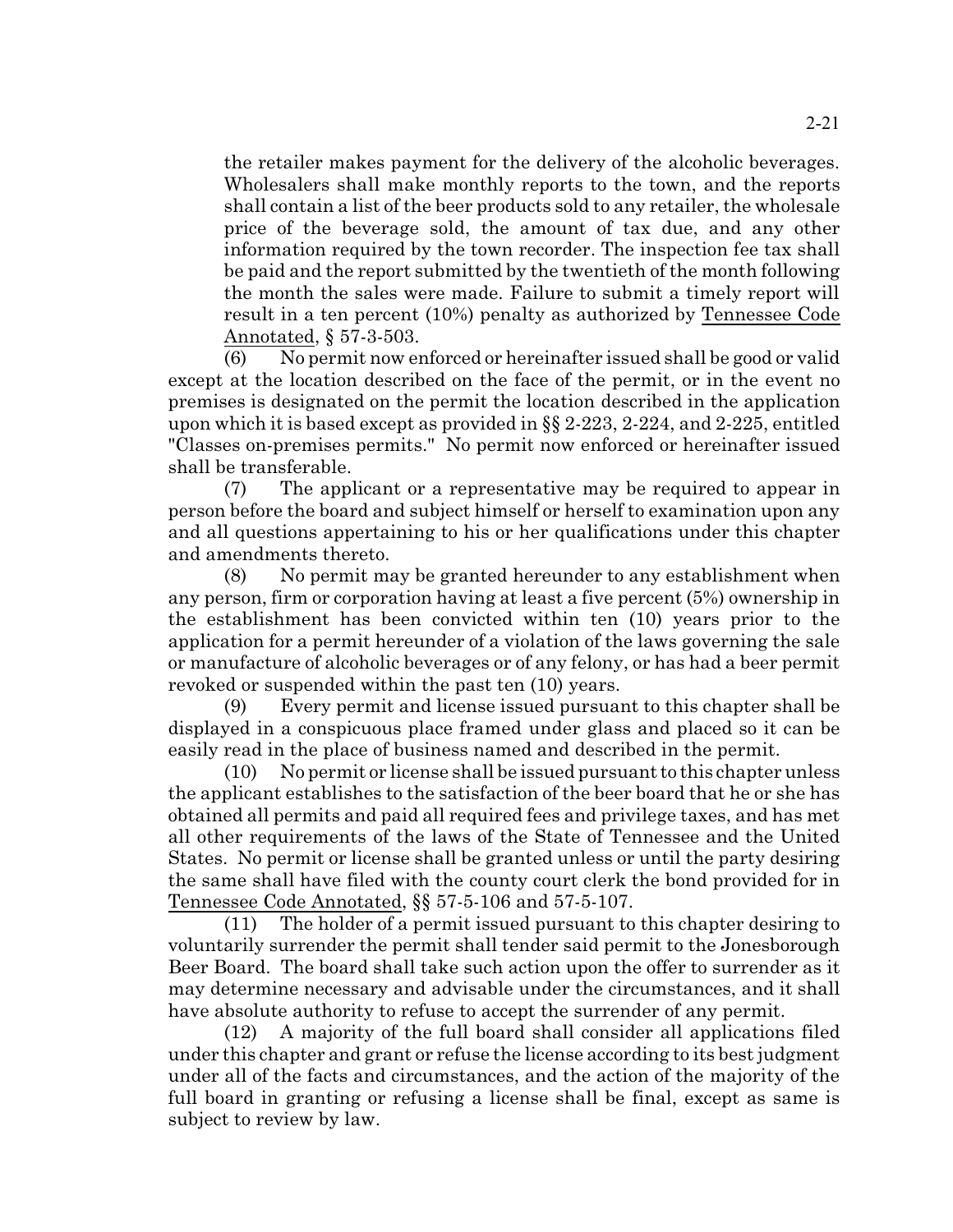In the consideration of the applications, the beer board shall take into consideration the type and character of the neighborhood; the population density in the area; present and future traffic conditions in the location and in the neighborhood; the proximity of schools, parks and playgrounds; the proximity of churches or other religious establishments; any problems of law enforcement in the area; and other such factors as are brought to the attention of the board which will affect the public health and welfare.

(13) Any person,firm or corporation holding a permit under this chapter who proposes to transfer the business operated under the permit to any other person, firm or corporation with the intention or the expectation that the buyer will engage in the business of selling beer at the same location shall be required to notify the beer board of such intention to transfer the business.

The board shall be furnished with the name of the proposed buyer, who shall be required to make application for a permit to the board. Such application shall conform to the requirements for other applications for permits as set out in this chapter.

In the event a proposed buyer acquires the business operated under this permit, and such transfer is to become final upon condition that the buyer obtains a regular beer permit, the buyer may obtain a temporary permit from the town recorder upon the determination of the town recorder that the buyer is about to comply with this chapter. Such temporary permit shall be valid only until the first meeting of the beer board is held after the issuance of said temporary permit and in no event shall such temporary permit be valid more than ninety (90) days from the date of issuance. The holder of a temporary permit shall be subject to all restrictions and penalties provided for regular permit holders by this chapter. Temporary permits shall not be issued except for premises for which the beer permit has been issued to another owner or operator at the time application is made for such temporary permit.

(14) Any permit, excluding temporary permits, issued for the sale of beer under this chapter shall remain in full force and effect for a period of one (1) year from the date of issuance, expiring at 12:00 A.M.. In the event a holder of a permit shall cease to operate his business for which said permit was issued, the permit shall become invalid and void at 12:00 A.M. of the date on which the holder ceases to operate the business. Said licensee shall, within five (5) days thereafter, surrender said permit to the town recorder.

Renewal of a permit upon the expiration of same shall be done likewise in accordance with the provisions of this chapter. (as replaced by Ord. #93-08, Oct. 1993, and Ord. #2002-18, Dec. 2002, and amended by Ord. #2003-10, June 2003, Ord. #2009-05, May 2009, and Ord. #2020-03, March 2020 *Ch13\_03-08-21*)

2-208. Permits for retail sale; types designated. Permits for the retail sale of beer shall be of two (2) types: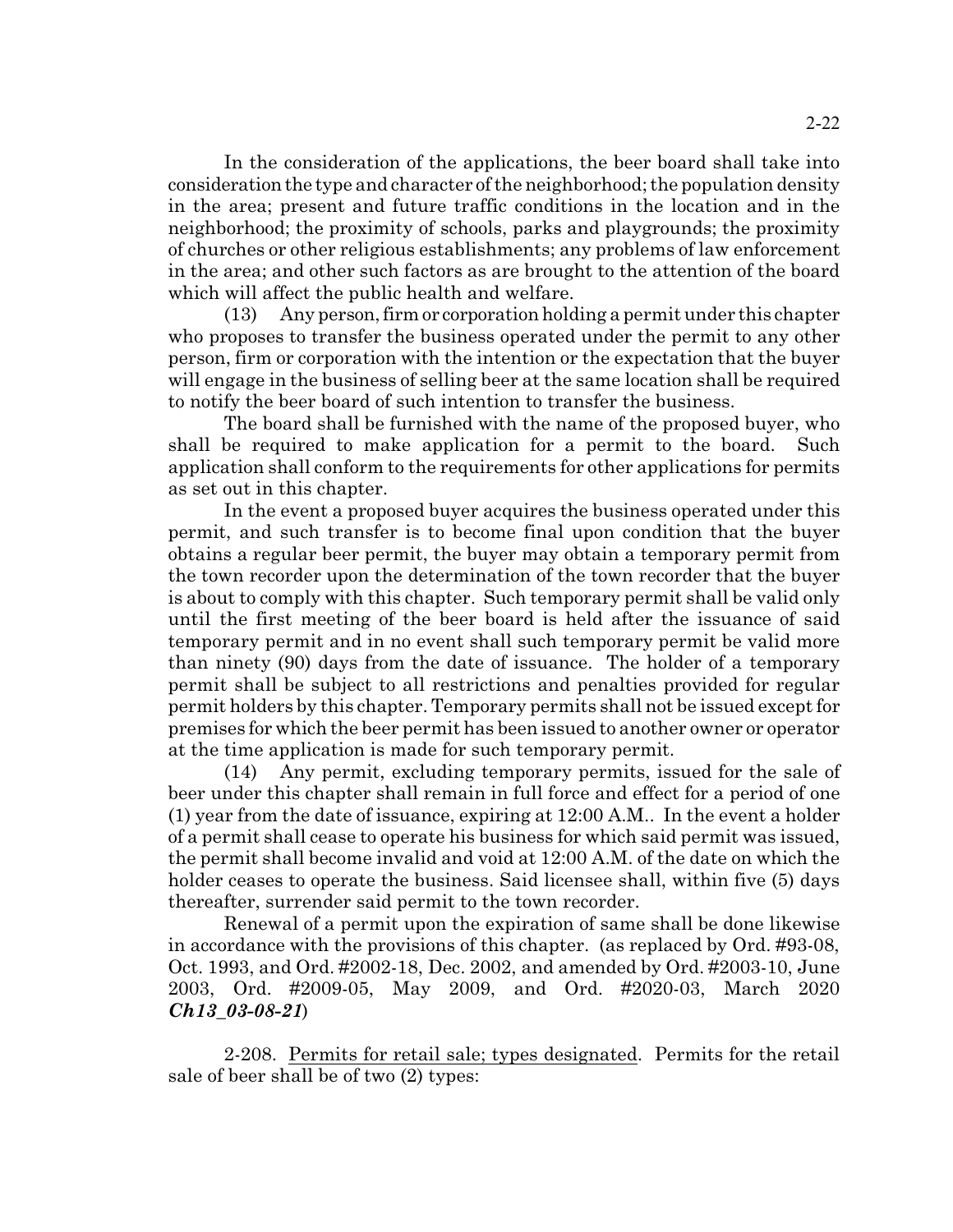(1) On-premises permits. On-premises permits shall be issued for the consumption of beer on the premises in accordance with the provisions of this chapter.

(2) Off-premises permits. Off-premises permits shall be issued for the sale of beer only for consumption off the business premises in accordance with the provisions of this chapter. [as replaced by Ord. #2002-18, Dec. 2002]

2-209. Restrictions upon issuance of on-premises beer permits. Permits for the on-premises sale of beer shall be issued according to the following limitations:

(1) Any applicant for an on-premise beer permit must first obtain, and show satisfactory proof to the board that he or she has obtained a license to serve mixed beverages pursuant to title 2, chapter 1 of this code and the provisions ofthe Tennessee Code Annotated referenced therein except for a beer permit issued as an on-premises special event beer permit.

(2) Annual sales of all alcoholic beverages as defined in this chapter and in the chapter 1 of title 2 of the municipal code shall not exceed twenty-five (25%) of total taxable sales for any on-premises beer permit holder. In the application of this section, "total taxable sales" shall be defined as those food and non-alcoholic beverage sales subject to state and local sales tax. It shall be a violation of this section if the beer sales exceed the twenty-five (25%) limit in two (2) consecutive months or three (3) months in any calendar year.

(3) A special occasion on-premises beer permit may be issued in conjunction with a special event/special occasion outdoor use permit associated with a permitted special event or town sponsored activity of a short-term nature in which the outdoor use application details the conditions in which on-premise beer is sold and controlled and these conditions are approved as part of the permit application by the board of mayor and aldermen. (Ord. of May 8, 1989, as replaced by Ord. #2002-18, Dec. 2002, and amended by Ord. #2012-07, May 2012, and Ord. #2018-13, Dec. 2018 *Ch13\_03-08-21*)

2-210. Restrictions on financial interests of beer permit holders. No brewer, wholesaler, or manufacturer of any of the beverages regulated by this chapter, nor any agent or agents of such brewer, wholesaler, or manufacturer shall be permitted to make any loan of money or furnish any fixtures of any kind or have any interest either directly or indirectly in the business of any retailer of such beverages, or in the premises occupied by any such retailer. No person holding and/or exercising an unexpired permit or license issued pursuant to this chapter shall, while so doing, convey or grant or contract to convey or grant any interest in the business located at the place named in said permit, or any interest in the premises or any property therein, to any brewer, wholesaler, or manufacturer of the beverages regulated by this chapter. No person holding and/or exercising an unexpired permit or license issued pursuant to this chapter shall incur or contract any indebtedness or financial obligation to any brewer,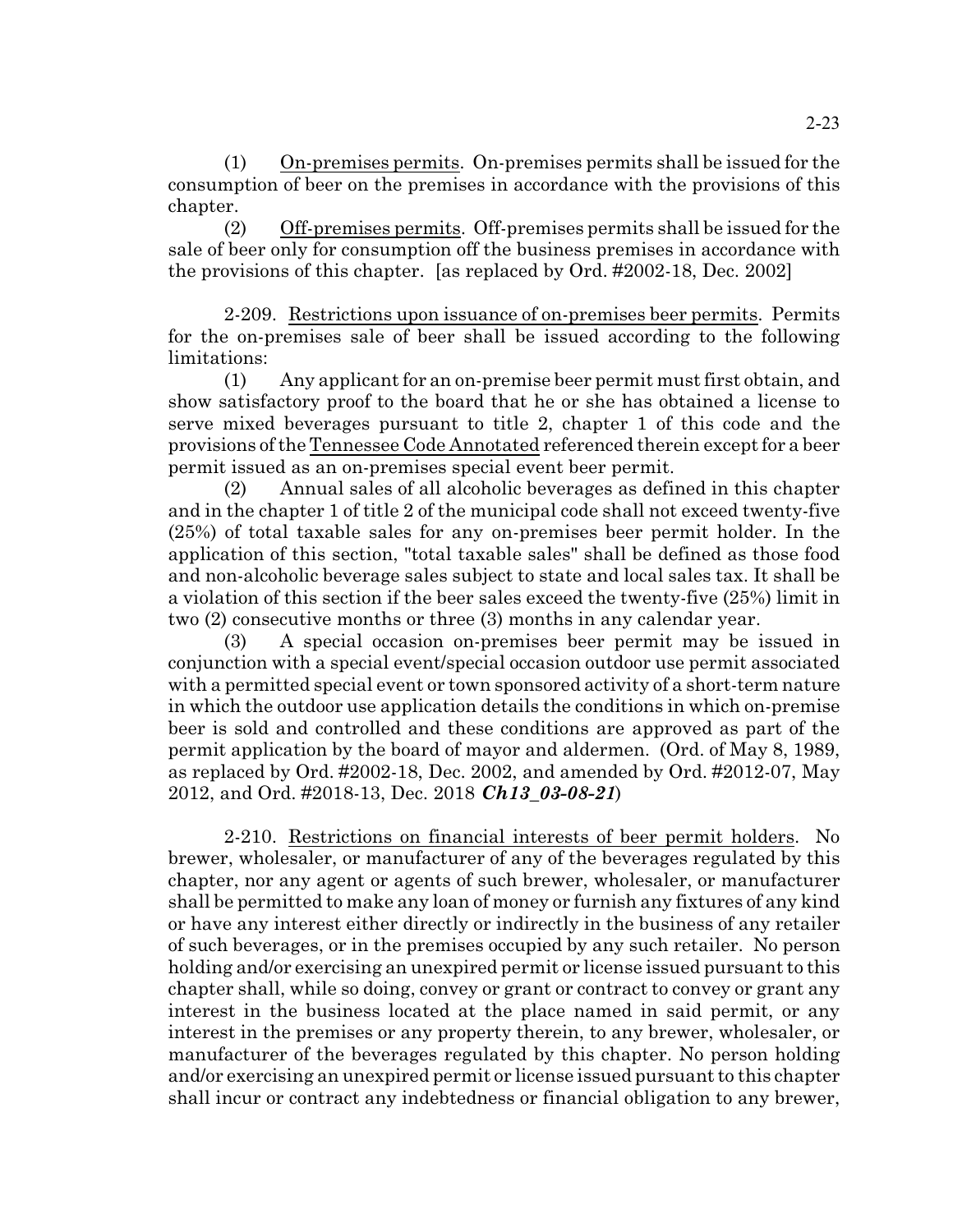wholesaler, or manufacturer of the beverages regulated by this chapter, except for the purchase of said beverages. No permit or license shall be granted under this chapter to any applicant who, at the time of making application, is indebted or financially obligated to any such brewer, wholesaler, or manufacturer, except for the purchase of said beverages in the case of applicants seeking renewal of permits. [as replaced by Ord. #2002-18, Dec. 2002]

2-211. Restrictions upon issuance of off-premises beer permits. Permits for the off-premises sale of beer shall be issued according to the following classes and limitations, except that this provision shall not be applicable to the renewal of any permit existing and outstanding as of December 2, 2002 (the date this section was replaced):

(1) Off-premises where beer is sold at a grocery (food store). "Grocery" shall mean a business establishment whose primary business is the retail sale of food merchandise and household items. Beer shall not be sold for consumption on the premises of grocery stores. There shall be no limitation on the number of beer permits issued to grocery stores.

(2) Off-premises where beer is sold at a convenience store or market. "Convenience store or market" shall mean a business establishment whose business is the retail sale of gasoline and petroleum products and food merchandise, household supplies and sundries. Beer shall not be sold for consumption on premises of convenience stores or markets; however, sampling of draft craft beers can take place on premises at a convenience store or market under the following conditions.

(a) Permit for craft beer sampling. A permit is hereby established that will allow the sampling of "craft" beers at convenience stores or markets that have off-premises retail sale beer permits. An application fee of one hundred dollars (\$100.00) is hereby established for a craft sampling permit that is non-refundable, and an annual privilege tax of one hundred dollars (\$100.00) is required to renew the permit. The application form must be completed, and documentation provided to show how sampling procedures meet requirements established in this chapter. Applications will be reviewed and if acceptable, approved by the beer board.

(b) Definition. A craft brewer has an annual production six million (6,000,000) barrels of beer or less, twenty-five percent (25%) or less of its ownership or control is by an alcoholic beverage industry member that is not itself a craft brewer, and a brewer whose product is derived from traditional or innovative brewing ingredients and their fermentation, and not flavored malt beverages.

(c) Draft beer sampling for off-premises sales under certain conditions. Limited sampling of draft craft beer products may take place at convenience stores or markets that have an off-premises beer permit, under the following conditions:

(i) Samples are free.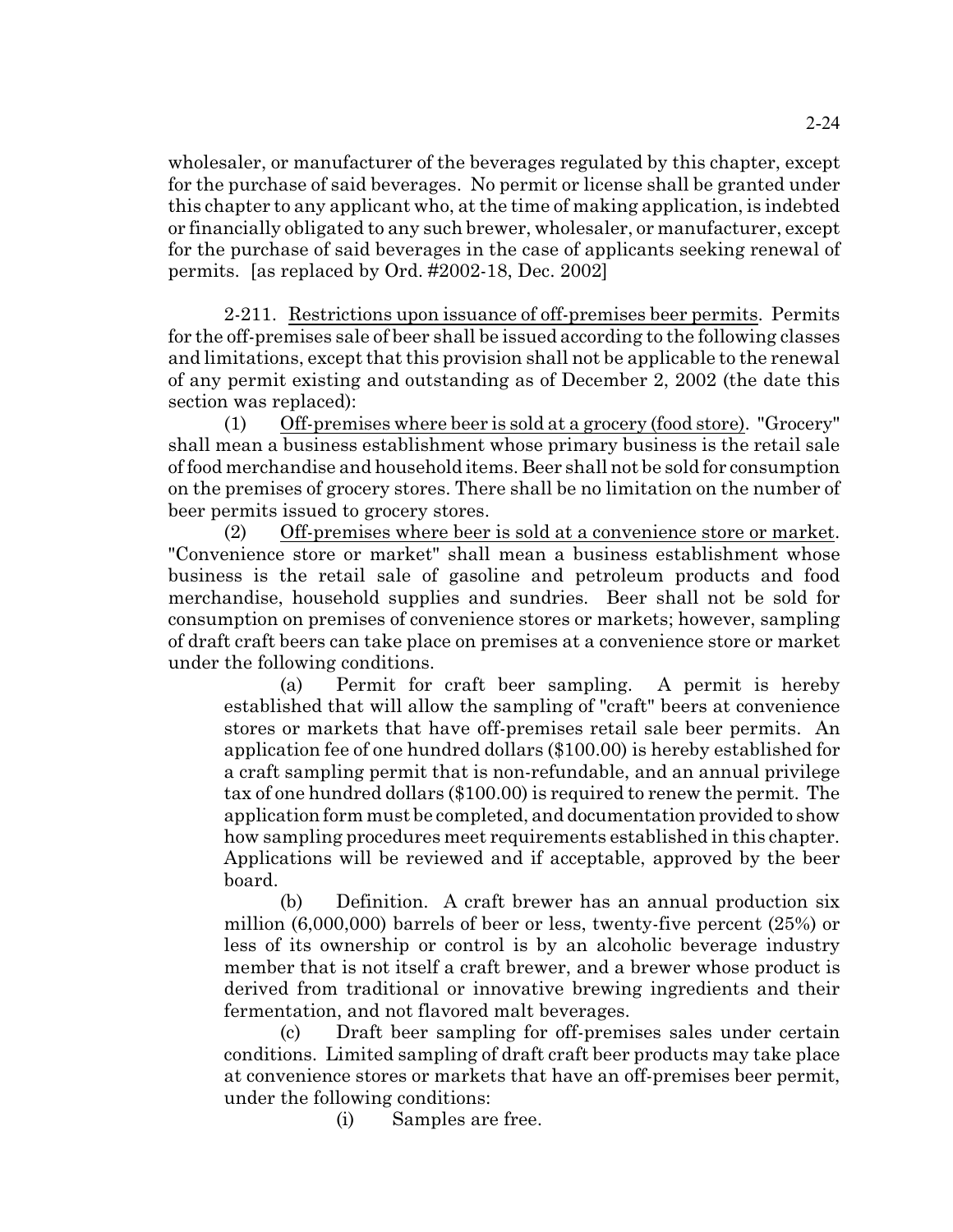(ii) Samples are no more than two (2) ounces served in no more than a five (5) ounce cup.

(iii) No more than three  $(3)$  two  $(2)$  ounce samples shall be provided per customer during a twenty-four (24) hour period.

(iv) Every customer requesting samples shall be "carded," providing photo identification with birth date to ensure customer is at least twenty-one (21) years of age.

(v) A sampling log shall be kept at the craft beer sales area in which the customer name is written from the source of identification along with the day and time sample is provided.

(vi) Sampling shall only be available Monday through Saturday from 10:00 A.M. until 10:00 P.M., and on Sundays from 12:00 P.M. to 10:00 P.M.

(vii) All samples shall be consumed on premises within fifteen feet (15') of the dispenser. No sample may be consumed out of the close eyesight of the server. There shall be a counter shielding the area between the customer and the server dispensing the sample and the draft craft beers.

(viii) A server providing samples shall have an active Alcoholic Beverage Commission (ABC) server's license as specified in § 2-227 of this chapter.

(d) Sampling procedures will be reviewed and approved by the Jonesborough Police Department before the permitted convenience store or market may begin providing samples.

(e) Violations of this chapter may result in actions specified in §§ 2-215, 2-216 and 2-217 of this chapter.

(3) Off-premises where beer is sold at a drug store. "Drug store" shall mean a business establishment whose primary business is the retail sale of pharmaceuticals, food merchandise, household items, and sundries. Beer shall not be sold for consumption on the premises of drug stores. There shall be no limitation on the number of beer permits issued to drug stores.

(4) Off-premises where beer is sold on the premises of a permitted manufacturer. "Permitted manufacturer" shall mean a business establishment who has been granted a manufacturing permit under this chapter. Beer shall not be sold for consumption on the premises of permitted manufacturing facilities without a manufacturers on-premises permit as provided for in this chapter. There shall be no limitation on the number of beer permits issued to manufacturing facilities. Retail sales of beer for off-premises consumption must be labeled in accordance with the requirements of the Federal Bureau of Alcohol, Tobacco and Firearms and must meet all other state and local regulations regarding off-premises sales. Retail sales of beer for off-premises consumption must take place within the same premises where the product is manufactured. The requirements of Tennessee Code Annotated, § 75-5-101, as currently in effect are hereby adopted as if set out herein. Applications for permits under this section must be presented to the planning commission for a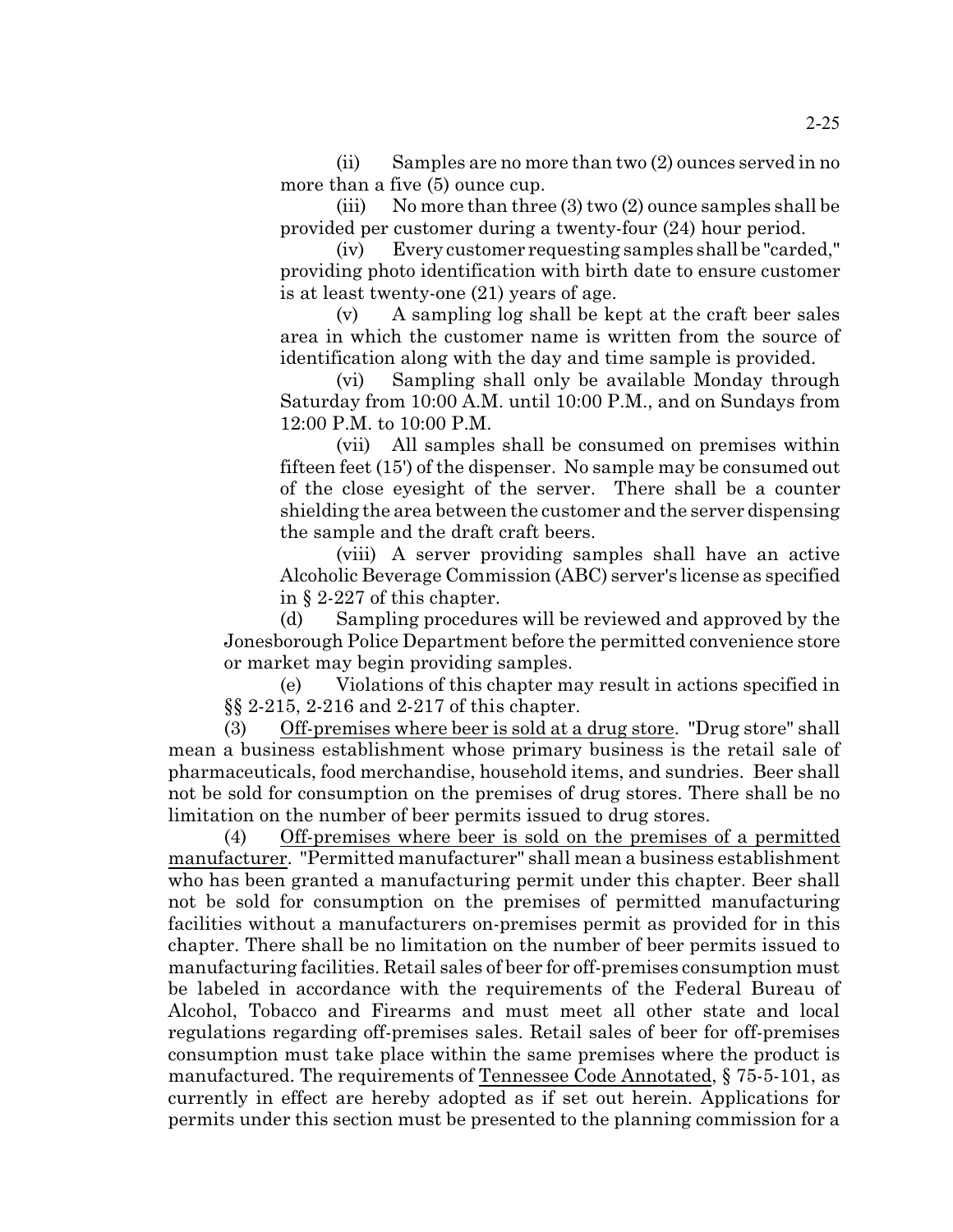site plan approval prior to the beer board's consideration of the application. [Ord. of March 13, 1973, as replaced by Ord. #2002-18, Dec. 2002, and amended by Ord. #2006-05, July 2006, Ord. #2010-01, March 2010, and Ord. #2015-01, March 2015 *Ch12\_04-09-18*]

2-212. Selling or otherwise dispensing beer to persons in motor vehicles prohibited. The beverages regulated by this chapter shall not be sold, given away, served, or otherwise dispensed to persons in automobiles or other motor vehicles except where beverages are sold in package form for consumption off the premises and such beverages shall not be consumed on the premises where sold. [Ord. of March 13, 1973, as replaced by Ord. #2002-18, Dec. 2002]

2-213. Restrictions pertaining to minors. Except as authorized by state laws, no sales, gifts, or distribution of such beverages shall be made or permitted to be made to persons under twenty-one (21) years of age (hereinafter referred to as "minors"); nor shall any minor be employed or used or permitted to be employed or used for or in the sale or distribution or other handling of such beverages where on-premises consumption of such beverages is permitted; nor shall any minor be permitted or allowed to drink beer or other beverages of like alcoholic content in any establishment or place of business or premises where a permit issued pursuant to this chapter is exercised. Every person to whom a permit is issued under this chapter shall require any and every employee as to whose majority there is any possible question or doubt to present and leave with him or her a copy of such employee's birth certificate. Minors shall not be permitted to load or loiter in any place where the beverages regulated by this chapter are sold. The burden of ascertaining the age of minor customers shall be upon the holder of the permit. [as replaced by Ord. #2002-18, Dec. 2002]

2-214. Restrictions pertaining to intoxicated persons. None of the beverages regulated by this chapter shall be sold or given away or otherwise dispensed or served to any person in a drunken condition; nor shall any person in such condition be permitted or allowed to consume any such beverages upon or in any premises or place of business where such beverages are sold, dispensed, served, or distributed. No person holding a permit under and dealing in or handling the beverages regulated by this chapter shall permit or allow upon his or her premises or in his or her place of business any person who is under the influence of any intoxicant whatsoever. It shall be the duty of any person holding a permit under and dealing in and handling the beverages regulated by this chapter to promptly notify police officers when any person under the influence of any intoxicant whatsoever enters the premises or place of business of the person holding such permit.

No owner, co-owner, operator, proprietor, employee or servant of a place of business holding and/or exercising a permit issued pursuant to this chapter shall drink or be under the influence of any of the beverages regulated by this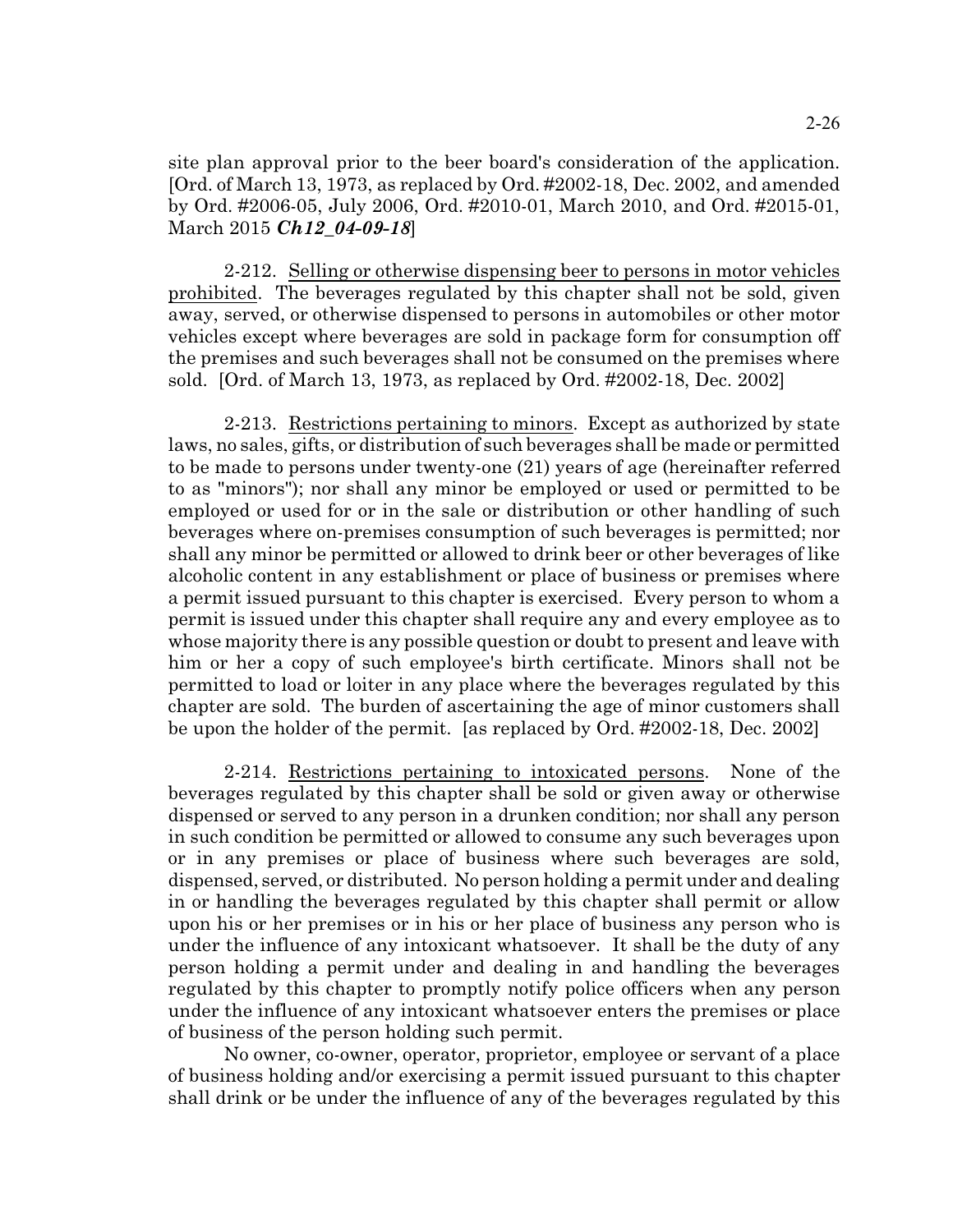chapter or any other intoxicant while in or working at any such place of business or while upon any such premises. [1982 Code, § 2-203, as amended by Ord. of April 10, 1984, and replaced by Ord. #2002-18, Dec. 2002]

2-215. Selling or otherwise dispensing beer to persons without valid permits or to persons engaging in unlawful practices prohibited. It shall be unlawful for any person, firm, co-partnership, corporation, syndicate, joint stock company, association or other group operating as a unit, who or which holds and/or exercises a distributor's or wholesaler's permit under this chapter, to sell, give away, deliver, or distribute any of the beverages regulated by this chapter to any person, firm, co-partnership, corporation, syndicate, club, joint stock company, association, or other group operating as a unit, in the Town of Jonesborough, who or which does not hold a valid retailer's permit issued pursuant to this chapter, or to permit or allow any agent or employee to do so; provided, further, that it shall also be unlawful for any such distributor or wholesaler knowingly to sell, give away, deliver, or distribute such beverages to any such retailer who has violated or is violating any of the provisions of this chapter, or to permit or allow any agent or employee to do so. [as replaced by Ord. #2002-18, Dec. 2002]

2-216. Suspension or revocation of beer permits. The Jonesborough Beer Board is hereby empowered and directed, whenever from facts and evidence presented to it at a public hearing hereinafter provided for it is of the opinion that such action is justified in the public interest, to suspend or revoke any permit or license issued pursuant to this chapter to any person, firm, co-partnership, corporation, joint stock company, syndicate, association, or group operating as a unit, who:

(1) Makes any material representation or false statement in the application upon which the permit is based or fails to keep and maintain as true any promise or fact set forth in said application.

(2) Violates any of the provisions of this chapter.

(3) Is convicted of any violation of the laws of the United States or of the State of Tennessee or of the ordinances of any town prohibiting the manufacture, sale, possession, storage or transportation of intoxicating liquors of alcoholic content of more than five percent (5%) by weight.

(4) Knowingly permits or allows, or negligently fails to prevent, the violation of any of the aforesaid laws or ordinances against said intoxicating liquors upon any premises occupied or owned by or under the control of the licensee.

Upon any complaint being made to the said board by a board member, the public safety director, or one (1) or more reputable citizens that any of the acts above-mentioned in this section has been committed or any other provision of this chapter has been or is being violated by a person holding and/or exercising a permit issued pursuant to this chapter, or when said board has knowledge of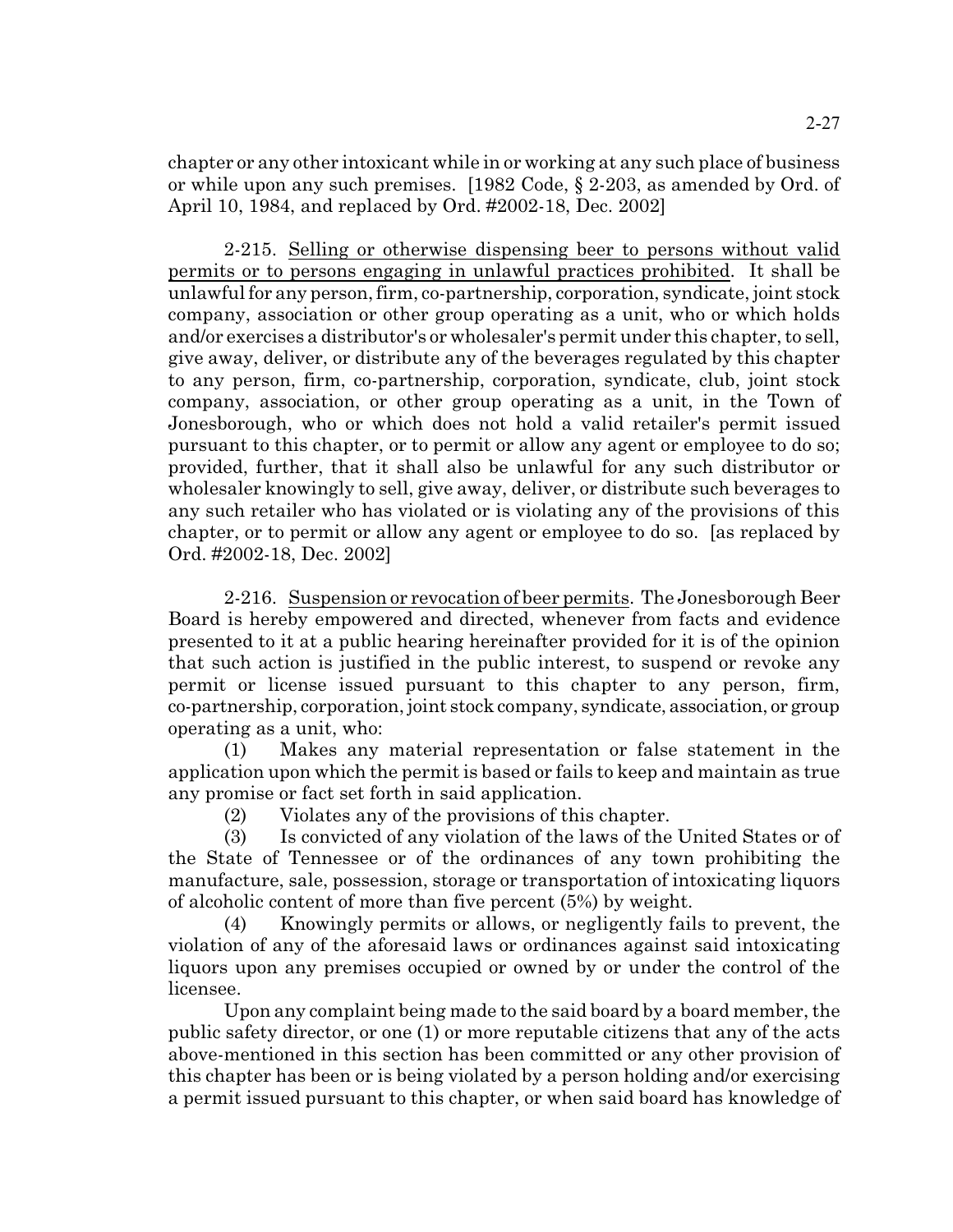any such act or violation, the holder of said permit shall be notified in writing by the secretary of the board and afforded an opportunity for a hearing before the board. Said notice shall be mailed at least five (5) days before the hearing to the address shown upon the application for a permit, shall state the nature of the complaint or violation, and shall direct the holder of said permit to appear before the board at a time and place specified and show cause, if any he or she has, why the holder's permit should not be revoked. The hearing shall be broad in character, and evidence may be heard upon any facts or circumstances pertinent to or applicable to the violation charged. The reputation or character of the place and of the holder of the permit complained of shall be material and competent evidence for the consideration of the board at such hearing.

Whenever complaint is made charging that false statements or misrepresentations have been made in any application for a permit under this chapter, the burden of proof shall be upon the holder of the permit to establish the truth of the statement charged to be false; provided, that no formal complaint shall be necessary or required whenever the falsity of such statement or representation, or the commission of any of the acts above-mentioned in this section, or the violation of any other provision of this chapter, may be made to appear by the records of any court of competent jurisdiction; and in such case, such records or duly certified copies thereof shall be conclusive evidence of the falsity or misrepresentation or of the commission of said act or of said violation.

Provided, further, that no person, firm, co-partnership, corporation, joint stock company, syndicate, association, or other group operating as a unit, whose permit and license are revoked by said board shall be eligible to make application for or be granted another permit under this chapter for a period of ten (10) years from the date said revocation becomes final.

Provided, further, that when a permit and license are revoked by said board pursuant to this chapter no new permit or license shall be issued for the same premises until the expiration of one (1) year from the date said revocation becomes final.

The secretary shall notify the Washington County Beer Committee of the revocation of any permit under this chapter. [as added by Ord. #93-03, Oct. 1993, and replaced by Ord. #2002-18, Dec. 2002]

2-217. Civil penalty in lieu of suspension. The beer board may, at the time it imposes a revocation or suspension, offer a permit holder the alternative of paying a civil penalty not to exceed one thousand five hundred dollars (\$1,500.00) for each offense or making or permitting to be made any sales to minors or, a civil penalty not to exceed one thousand dollars (\$1,000.00) for any other offense. If a civil penalty is offered as an alternative to revocation or suspension, the holder shall have seven (7) days within which to pay the civil penalty before the revocation or suspension shall be imposed. If the civil penalty is paid within that time, the revocation or suspension shall be deemed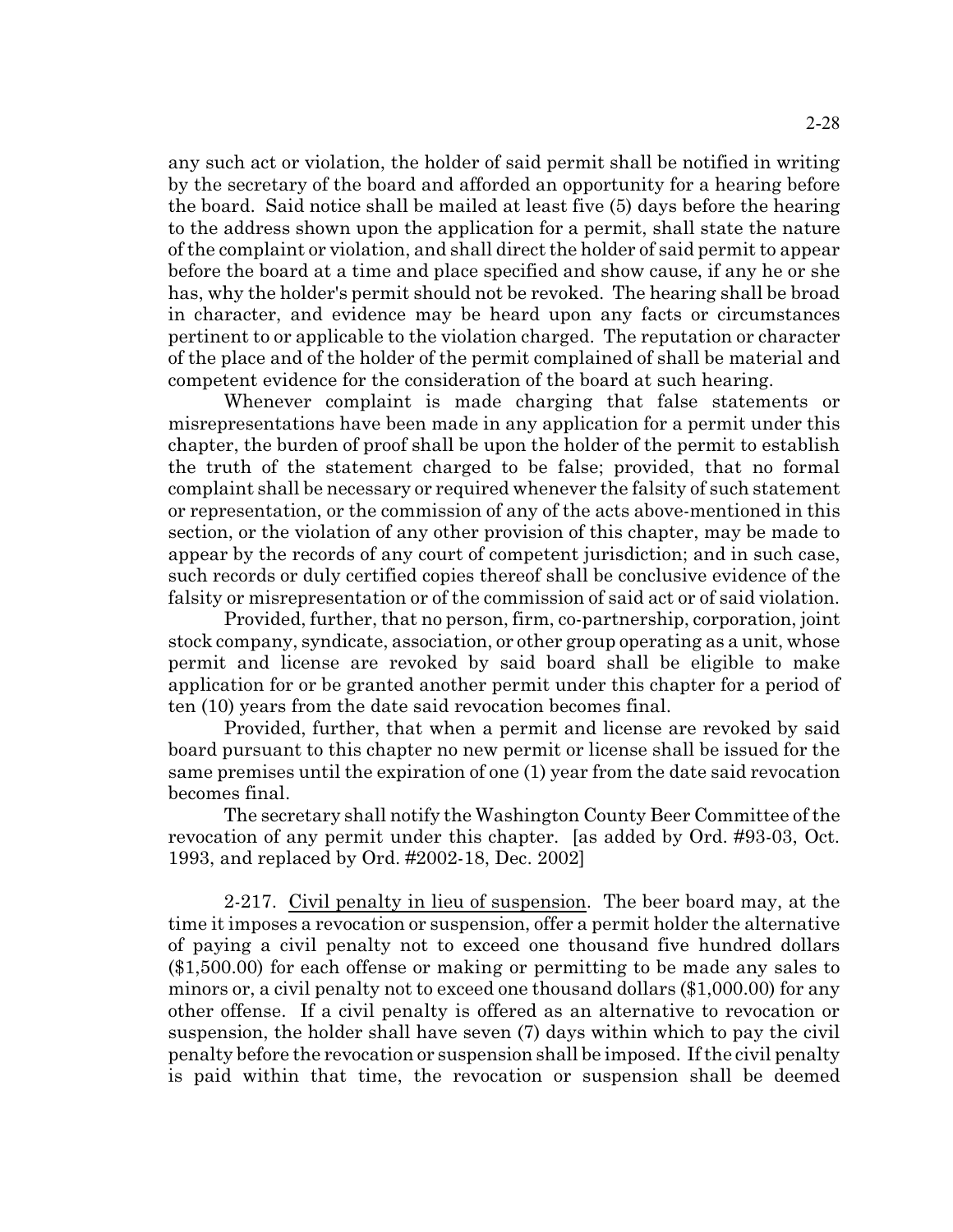withdrawn. [as added by Ord. #93-08, Oct. 1993, and replaced by Ord. #2002-18, Dec. 2002]

2-218. Inspection of beer businesses. The police officers of the Town of Jonesborough shall have the right to inspect at any and all times the entire premises and property where or upon or in which the beverages regulated by this chapter are sold, stored, transported, or otherwise dispensed or distributed or handled, whether at retail or wholesale, in the Town of Jonesborough for any law violations. [as added by Ord. #2002-18, Dec. 2002]

2-219. Prior permit holders. Any person, firm, corporation, or legal entity heretofore issued a permit for the sale of beer by the Town of Jonesborough, and conducting sales under such permit on the effective date of this chapter shall, in order to continue such sales, be required to apply for a permit for the sale of beer within the municipality under the provisions of this chapter at the regular renewal date of their present permit. [as added by Ord. #2002-18, Dec. 2002]

2-220. Information to be kept on file with or available to the town recorder. (1) Each holder of a beer permit shall continuously maintain in this town:

(a) A registered office which may be the same as the permitted place of business. Notice shall be provided to the town recorder of any change in the registered office.

(b) A registered agent, who shall be an individual who resides in Washington County and whose business office is identical with the registered office. Notice shall be provided to the town recorder of any change in the registered agent.

(c) All documentation on file with the town recorder required to be provided to, and on the forms provided by the town recorder to assure compliance with the provisions of this chapter.

(2) Each holder of a beer permit shall maintain and make available to the town recorder on request all records required to be maintained by the Tennessee Alcoholic Beverage Commission for Alcoholic Beverages under chapter 1 of this title and the same documentation with respect to alcoholic beverages under this chapter for a period of three (3) years. It is the duty of the permit holder to maintain any additional records necessary to establish compliance with this chapter for a minimum of three (3) years and to make such documentation available to the town recorder upon request. [as added by Ord. #2002-18, Dec. 2002]

2-221. Severability. That the various paragraphs, clauses and subdivisions of this chapter are intended and declared to be severable. In the event any of the provisions of this chapter are adjudged to be invalid, unenforceable or unconstitutional by a court of competent jurisdiction, the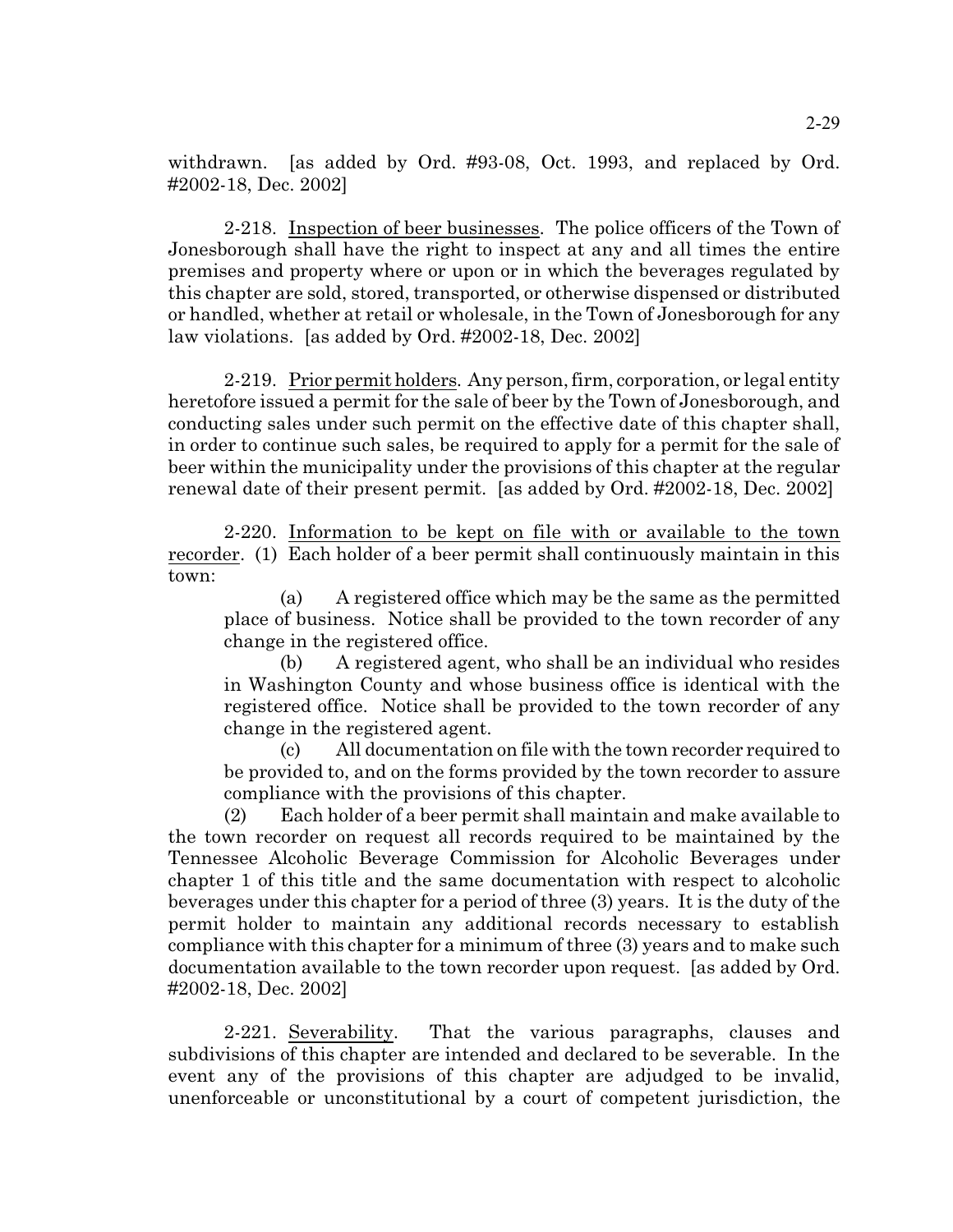remainder of the chapter shall remain in effect. [as added by Ord. #2002-18, Dec. 2002]

2-222. Classes on-premises permits. On-premises permits for the retail sale of beer shall be of three (3) types:

(1) On-premises permits. An on-premises permit, with no further designation, shall be issued for the consumption of beer on the premises as shown on the face of the permit and at no other location in accordance with the provisions in this chapter.

(2) Catering permit. Catering permits shall be issued for the consumption of beer on any premises within the Town of Jonesborough, meeting all requirements of this chapter and the remainder of the code of the Town of Jonesborough, Tennessee, for which a caterer as defined under this chapter, on an annual basis.

(3) Special events permit. Special events permits shall be issued for the consumption of beer on the premises specified on the permit in accordance with the provisions of this chapter, as a contract for a single event.

(4) Manufacturer's tasting room permit. A manufacturer's tasting room permit shall be issued for the consumption of beer on the premises specified in the manufacturing permit and at no other location, subject to and in accordance with all other provisions of this chapter.

(5) Special event beer permit. A beer permit is available to small restaurant operations meeting certain conditions that does not require an associated Alcoholic Beverage Commission Liquor-by-the-Drink license. (as added by Ord. #2003-10, June 2003, and amended by Ord. #2010-01, March 2010, and Ord. #2018-13, Dec. 2018 *Ch13\_03-08-21*)

2-223. Catering permits. A catering permit may only be issued to a caterer as defined in Tennessee Code Annotated, § 57-4-102(27). Furthermore, the applicant must be licensed as a caterer under Tennessee Code Annotated, chapter 4, title 57, and must provide proof to the satisfaction of the board that he or she has obtained a license to serve mixed beverages as a caterer under the provisions of that chapter.

(1) The provisions of  $\S 2-209(2)$  of this code, regarding annual sales of alcoholic beverages shall apply to caterers under this section.

(2) An applicant for a catering permit that holds a current and valid on-premises permit under § 2-223 will not be required to pay an additional application fee. Applicants approved for an on-premises catering beer license will be subject to the one hundred dollar (\$100.00) privilege tax paid annually under the requirements established in  $\S$  2-207(5).

(3) It shall be a violation of this section if beer sales by any caterer take place on any premises where sale of beer is prohibited or any premises as described in § 2-206 where public consumption of beer is prohibited.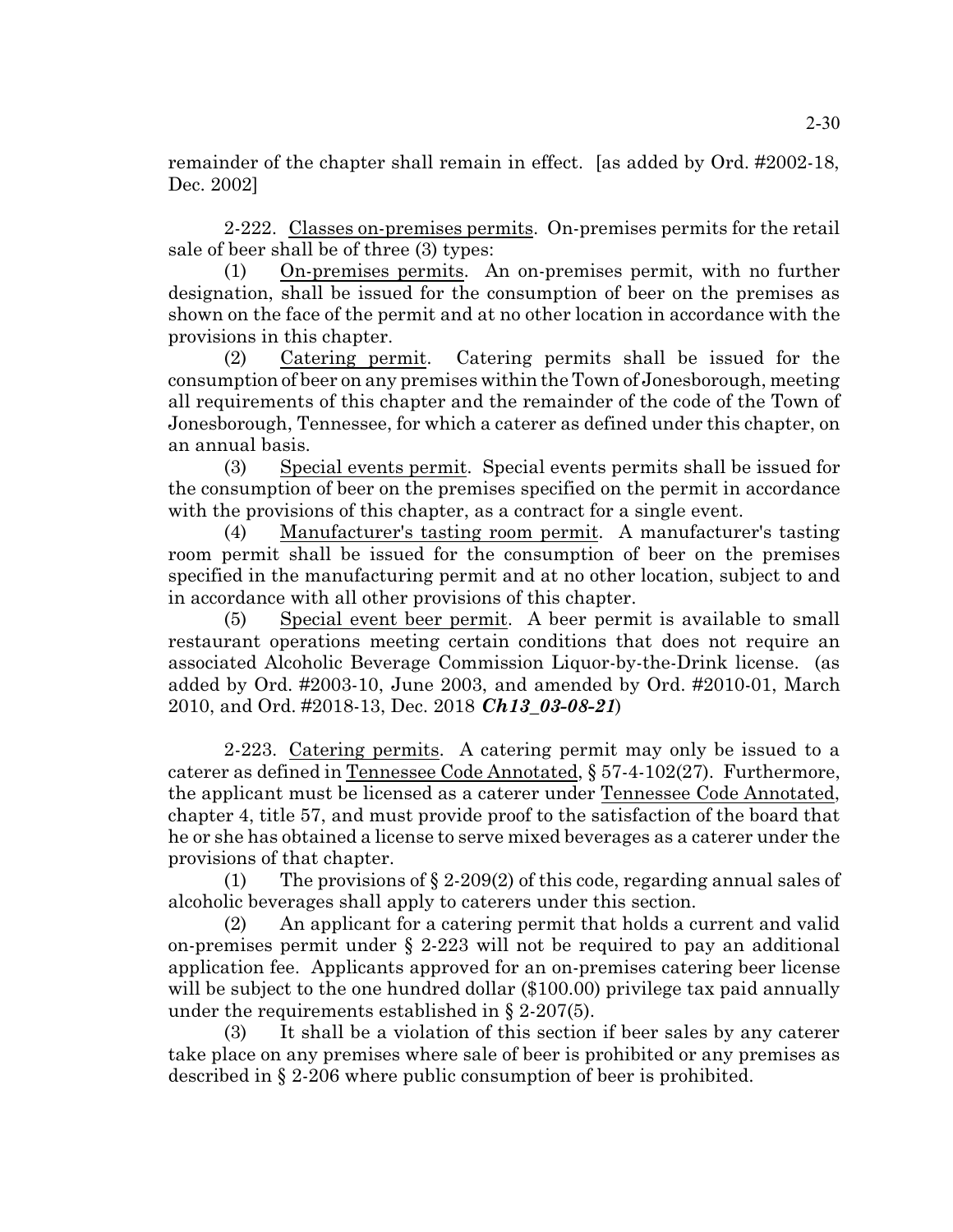(4) It shall be a violation of this section if any beer sales by any caterer take place outside the hours and days of sales authorized in § 2-204 of this code. (as added by Ord. #2003-10, June 2003)

2-224. Special events permit. A special events permit may be issued to entities qualifying for a special events permit under Tennessee Code Annotated, chapter 4, title 57. The entity must provide proof sufficient to the Recorder of the Town of Jonesborough that they have obtained a special event permit from the Tennessee Alcoholic Beverage Commission for a special event. The recorder may issue a permit for the on-premise sale of beer for the location and on the dates approved in the state permit for the sale of alcoholic beverages upon submission of an application to his/her office and a special event fee of fifty dollars (\$50.00) per twenty-four (24) hour period of the special event. For the purpose of this provision, the board adopts all requirements of the Tennessee Alcoholic Beverage Commission with respect to special event permits and the recorder shall obtain a written statement from the applicant that they are familiar with those requirements and agree to abide by them in the on-premises sale of beer under the special events permit. (as added by Ord. #2003-10, June 2003)

2-225. Manufacturer's tasting room permit. A manufacturer's tasting room permit may only be issued to a holder of a manufacturing permit under this chapter who produces more than one hundred (100) barrels annually for wholesale sales, and continues to be in compliance with Jonesborough requirements for a beer manufacturer as well as all state and federal permitting requirements. Sales must only be for products produced by the manufacturer and available in the "tasting room" within the manufacturing facility, and shall comply with the hours and days of sale established in § 2-204. A manufacturer's tasting room permit for on-premises sales is exempt from the provision established in § 2-209, but must comply with the server's requirements established in § 2-227. This permit is a separate permit from a manufacturing permit and must be applied for as such. The issuance of this permit is subject to the applicant meeting all other local, state, and federal requirements. (as added by Ord. #2003-10, June 2003, and replaced by Ord. #2010-01, March 2010, and Ord. #2019-08, Aug. 2019 *Ch13\_03-08-21*)

2-226. Special event beer permit. An on-premises beer permit may be issued to a restaurant that does not have the customer seating capacity necessary to obtain one (1) of the liquor-by-the-drink permits form the Tennessee Alcoholic Beverage Commission (ABC). This beer only permit may be issued if the restaurant , defined as a commercial business open to the public on a regular schedule that serves meals/food throughout its operating hours, meeting the following criteria: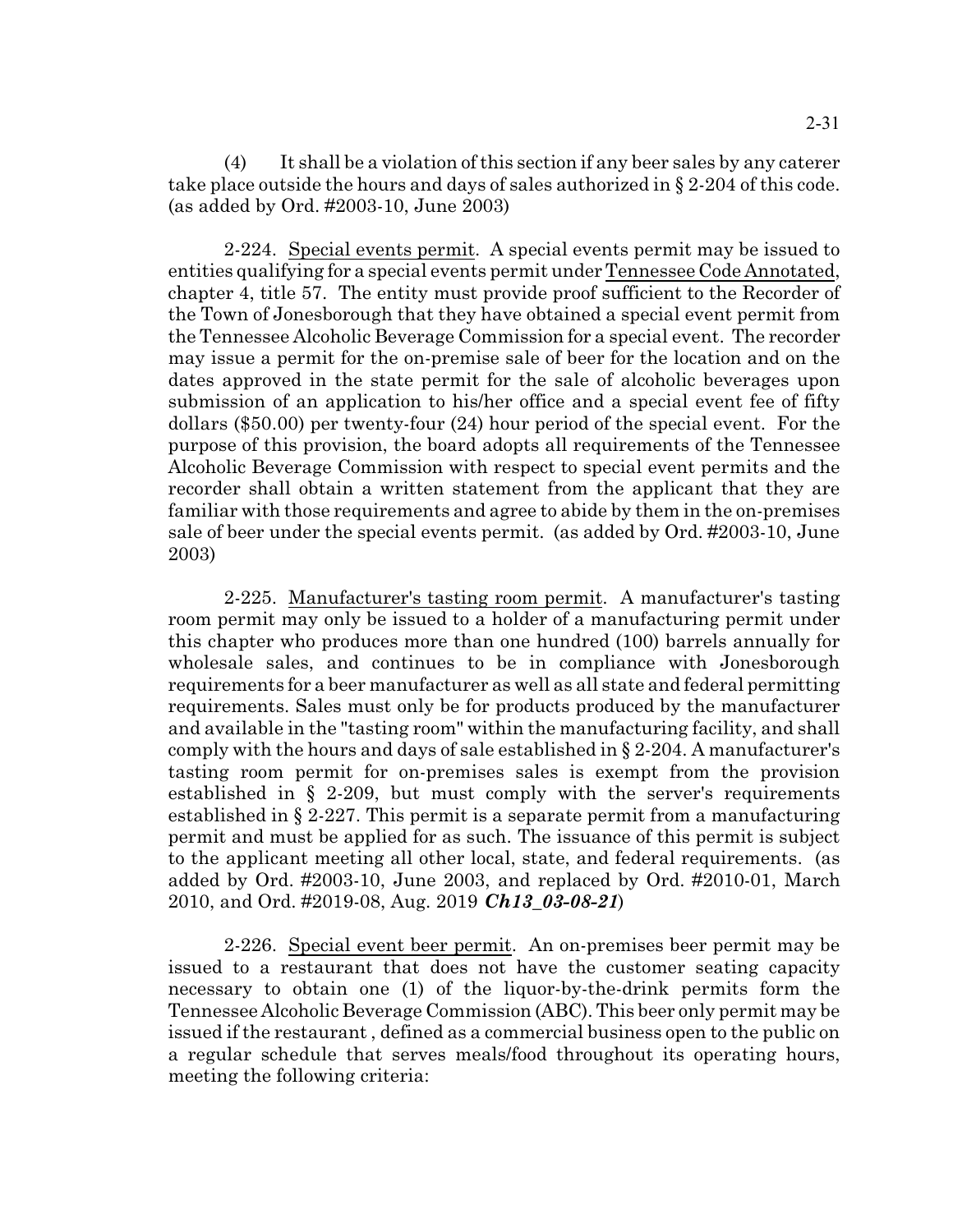(1) The establishment cannot obtain an ABC Liquor-by-the-Drink license because it does not meet the minimum number of customer seats or some other building expectation required by the ABC to obtain a liquor-by-the-drink license. The inability to obtain an ABC Liquor-by-the-Drink licensed must be based on a reasonable space limitation within the building layout, and not that the business owner does not want to use the space that is readily available. The restaurant owner must submit justification that the area needed to obtain the minimum seating for an ABC Liquor-by-the-Drink license is not available, and that justification is then found reasonable by the Jonesborough Beer Board.

(2) The percentage of meal sales in relationship to average sale of on-premises beer must meet the requirement established in § 2-209. The determination of food sales is based on meals that are served, and any components considered as part of a meal.

(3) The restaurant must have the necessary sanitary kitchen and dining room equipment to adequately serve meals to its customers, and it must have the sufficient number and kind of employees to prepare, cook and serve suitable meals.

(4) Any server of beer must have the same license or permit required to serve alcoholic beverages by the Tennessee Alcoholic Beverage Commission.

(5) Any consumption of beer on public right-of-way must meet the outdoor use permit requirement of the town.

(6) At any point the restaurant establishment can reasonably obtain an ABC Liquor-by-the-Drink license of some sort, the beer board upon determining the area is available to obtain a liquor-by-the-drink license from the ABC may terminate or declare a date of termination of the on-premises beer permit until an ABC Liquor-by-the-Drink license for the restaurant is obtained.

(7) The applicant for an on-premises special event beer permit must meet the beer permit requirements as established in § 2-207.

(8) A restaurant issued a special event beer permit for on-premises consumption is limited to twelve (12) special events per calendar year in which beer can be served with the following conditions:

(a) All limitations established in this section apply.

(b) The dates of up to twelve (12) special events in which on-premises beer may be served are listed in an attachment and submitted with the application for a special event beer permit. The listing of up to twelve (12) special event shall be submitted with each subsequent annual permit renewal application.

(c) Due to the possible changing and additions of events and activities, a restaurant with a special event beer permit may submit to the chief of police or his/her designee up to six (6) changes per calendar year in the special events designated for beer sales or add dates previously undesigned to the initial listing submitted with the permit application. Changes or additions to the special event listing must be